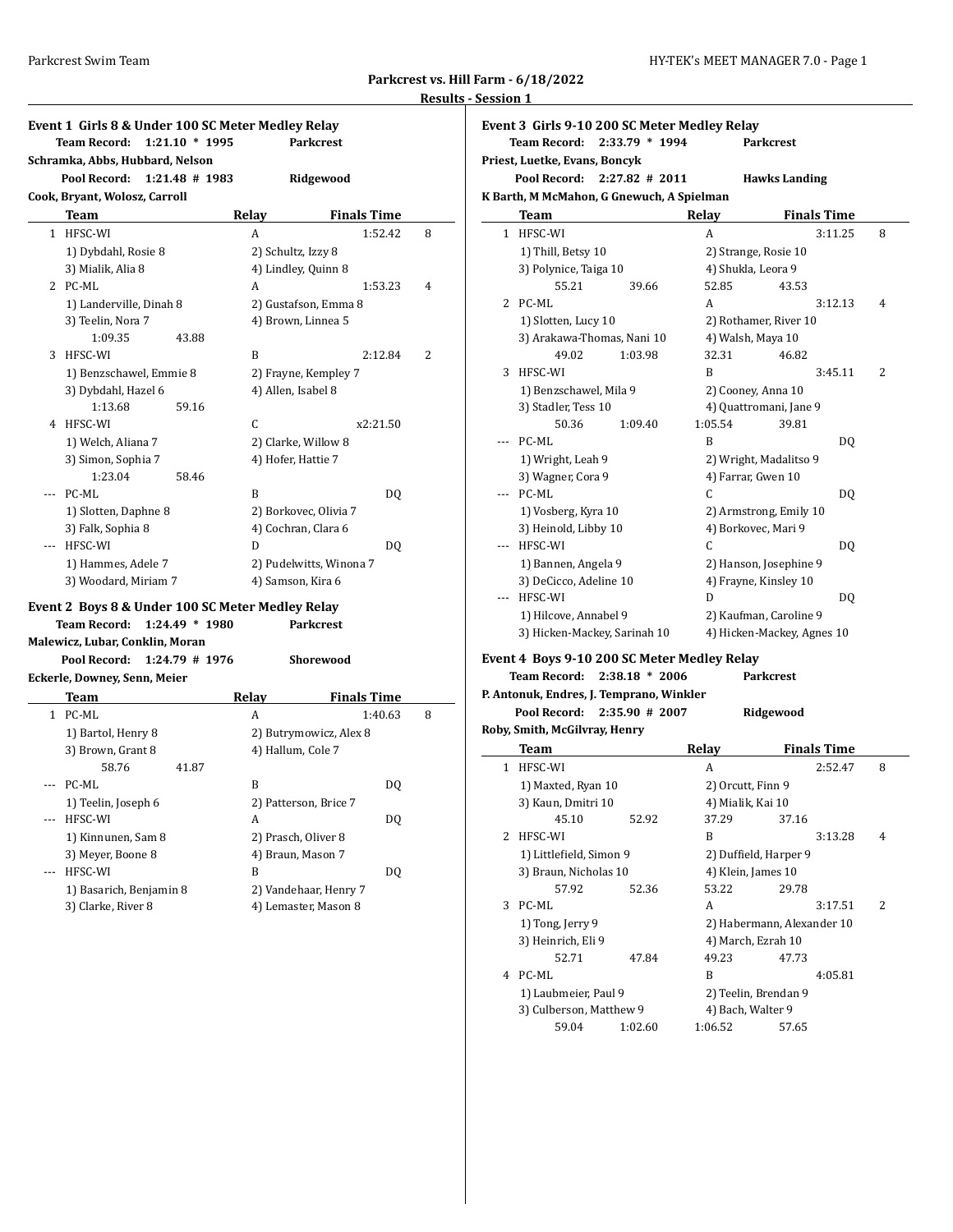# **Parkcrest vs. Hill Farm - 6/18/2022 Results - Ses**

 $\frac{1}{2}$ 

 $\sim$ 

|     | (Event 4 Boys 9-10 200 SC Meter Medley Relay) |                  |         |                           |   |
|-----|-----------------------------------------------|------------------|---------|---------------------------|---|
|     | <b>Team</b>                                   |                  | Relay   | <b>Finals Time</b>        |   |
|     | 5 HFSC-WI                                     |                  | C       | x4:36.06                  |   |
|     | 1) Woods, Ian 9                               |                  |         | 2) Renfro, Zeke 9         |   |
|     | 3) Kimpton, Henry 9                           |                  |         | 4) Hammes, William 9      |   |
|     | 1:39.00                                       | 49.27            | 1:21.73 | 46.06                     |   |
|     | PC-ML                                         |                  | C       | DQ                        |   |
|     | 1) Alliet, Henry 9                            |                  |         | 2) Walcott, Conor 9       |   |
|     | 3) Moen, Matthew 9                            |                  |         |                           |   |
|     | --- HFSC-WI                                   |                  | D       | DQ                        |   |
|     | 1) Samson, Jake 9                             |                  |         | 2) Ghaboussi, Declan 9    |   |
|     | 3) LeMaster, Liam 9                           |                  |         | 4) Nardi Arroyo, Oscar 9  |   |
|     |                                               |                  |         |                           |   |
|     | Event 5 Girls 11-12 200 SC Meter Medley Relay |                  |         |                           |   |
|     | Team Record:                                  | $2:14.24 * 2010$ |         | <b>Parkcrest</b>          |   |
|     | Francis, Gomez, Sheridan, Eckerle             |                  |         |                           |   |
|     | Pool Record: 2:11.58 # 2011                   |                  |         | Ridgewood                 |   |
|     | M Feller, C Wilson, B Nelson, H Becker        |                  |         |                           |   |
|     | Team                                          |                  | Relay   | <b>Finals Time</b>        |   |
|     | 1 PC-ML                                       |                  | A       | 2:28.05                   | 8 |
|     | 1) Machleidt, Helen 12                        |                  |         | 2) Habermann, Collette 12 |   |
|     | 3) Butrymowicz, Ada 12                        |                  |         | 4) Peterson, Lucy 12      |   |
|     | 35.26                                         | 42.31            | 34.55   | 35.93                     |   |
| 2   | HFSC-WI                                       |                  |         | 2:51.69                   | 4 |
|     |                                               |                  | А       |                           |   |
|     | 1) Monteiro-Wiesner, Nur 12                   |                  |         | 2) Faherty, Adelae 12     |   |
|     | 3) Quattromani, Ellie 11                      |                  |         | 4) Block, Elsa 11         |   |
|     | 50.35                                         | 41.00            | 43.99   | 36.35                     |   |
| 3   | HFSC-WI                                       |                  | B       | 3:03.11                   | 2 |
|     | 1) Shukla, Mira 11                            |                  |         | 2) Brace, Maureen 11      |   |
|     | 3) Allen, Evelyn 11                           |                  |         | 4) Ghaboussi, Aubree 12   |   |
|     | 51.93                                         | 43.45            | 49.52   | 38.21                     |   |
| 4   | HFSC-WI                                       |                  | D       | x3:04.95                  |   |
|     | 1) Lindsley, Ruby 11                          |                  |         | 2) Clarke, Violet 12      |   |
|     | 3) Pudelwitts, Zoey 11                        |                  |         |                           |   |
|     | 48.05                                         | 50.51            | 59.23   | 27.16                     |   |
| --- | HFSC-WI                                       |                  | C       | DQ                        |   |
|     | 1) Wangen, Arrow 12                           |                  |         | 2) Kinnunen, Anna 11      |   |
|     | 3) Fiegel, Ronnie 11                          |                  |         | 4) Lohr, Paloma 11        |   |
|     | HFSC-WI                                       |                  | E       | NS                        |   |
|     | Event 6 Boys 11-12 200 SC Meter Medley Relay  |                  |         |                           |   |
|     | <b>Team Record:</b>                           | $2:21.28 * 1997$ |         | <b>Parkcrest</b>          |   |
|     | Madsen, Miedaner, Abbs, Mack                  |                  |         |                           |   |
|     |                                               |                  |         |                           |   |
|     | Pool Record:                                  | $2:13.74$ # 2012 |         | Monona                    |   |
|     | E Storms, B Geissler, R Kyle, S Sackett       |                  |         |                           |   |
|     | Team                                          |                  | Relay   | <b>Finals Time</b>        |   |
|     | 1 PC-ML                                       |                  | A       | 2:39.97                   | 8 |
|     | 1) Tong, Will 12                              |                  |         | 2) March, Elijah 12       |   |
|     | 3) Rubinstin, Kyle 12                         |                  |         | 4) March, Judah 11        |   |
|     | 37.23                                         | 47.44            | 35.36   | 39.94                     |   |
| 2   | HFSC-WI                                       |                  | A       | 2:40.15                   | 4 |
|     | 1) Kaun, Marat 12                             |                  |         | 2) Strange, Sam 12        |   |
|     | 3) Dybdahl, Cole 12                           |                  |         | 4) Duffield, Henry 11     |   |
|     | 37.96                                         | 47.15            | 48.38   | 26.66                     |   |
|     |                                               |                  |         |                           |   |
|     |                                               |                  |         |                           |   |
|     |                                               |                  |         |                           |   |
|     |                                               |                  |         |                           |   |

| ai III - 0/10/2022 |                                                |                   |              |                              |   |
|--------------------|------------------------------------------------|-------------------|--------------|------------------------------|---|
| ession 1           |                                                |                   |              |                              |   |
|                    | 3 HFSC-WI                                      |                   | B            | 3:38.24                      | 2 |
|                    | 1) Pudelwitts, Hudson 12                       |                   |              | 2) Faherty, Lewis 11         |   |
|                    | 3) Thill, Sam 12                               |                   |              |                              |   |
|                    | 1:01.88                                        | 55.69             | 1:02.62      | 38.05                        |   |
|                    | Event 7  Girls 13-14 200 SC Meter Medley Relay |                   |              |                              |   |
|                    | <b>Team Record:</b>                            | $2:08.25 * 2011$  |              | <b>Parkcrest</b>             |   |
|                    | Hornacek, Gomez, Francis, Cole                 |                   |              |                              |   |
|                    | Pool Record:                                   | $2:07.11 \# 2011$ |              | Seminole                     |   |
|                    | A Fochios, A Kopp, S Seymour, J Jekel          |                   |              |                              |   |
|                    | Team                                           |                   | <b>Relay</b> | <b>Finals Time</b>           |   |
|                    | 1 HFSC-WI                                      |                   | A            | 2:27.57                      | 8 |
|                    | 1) Maxted, Libby 13                            |                   |              | 2) Talerico, Jory 14         |   |
|                    | 3) Mueller, Katherine 13                       |                   |              | 4) Mozena, Zoey 13           |   |
|                    | 2 PC-ML                                        |                   | A            | 2:53.47                      | 4 |
|                    | 1) Sisauyhoat, Kiran 14                        |                   |              | 2) Peterson, June 14         |   |
|                    | 3) Wedding, Chloe 13                           |                   |              | 4) Armstrong, Ellie Grace 13 |   |
| ---                | HFSC-WI                                        |                   | B            | DQ                           |   |
|                    | 1) Littlefield, Zoë 14                         |                   |              | 2) Eriksen, Zoe 13           |   |
|                    |                                                |                   |              | 4) Clarke, Natalie 14        |   |
|                    |                                                |                   |              |                              |   |
|                    | Event 8  Boys 13-14 200 SC Meter Medley Relay  |                   |              |                              |   |
|                    | <b>Team Record:</b>                            | $2:01.10 * 2011$  |              | <b>Parkcrest</b>             |   |
|                    | Hornacek, Hulsether-Brugge, Temprano, Endres   |                   |              |                              |   |
|                    | Pool Record:                                   | $1:59.08$ # 2011  |              | Ridgewood                    |   |
|                    | C Radloff, R Henry, B Gebhart, K McGilvray     |                   |              |                              |   |
|                    |                                                |                   |              |                              |   |
|                    | Team                                           |                   | Relay        | <b>Finals Time</b>           |   |
| 1                  | PC-ML                                          |                   | A            | 2:18.52                      | 8 |
|                    | 1) Ma, Daniel 13                               |                   |              | 2) Teelin, Dylan 13          |   |
|                    | 3) Stegner, Nolan 14                           |                   |              | 4) Richards, Ryder 13        |   |
|                    | 35.73                                          | 38.80             | 31.63        | 32.36                        |   |
| 2                  | HFSC-WI                                        |                   | A            | 2:42.88                      | 4 |
|                    | 1) Kremer, Fritz 13                            |                   |              | 2) Stadler, Tommy 13         |   |
|                    | 3) Kures, Sam 13                               |                   |              | 4) Welch, Sam 14             |   |
|                    | 39.16                                          | 48.45             | 41.16        | 34.11                        |   |
| 3                  | PC-ML                                          |                   | B            | 2:54.77                      | 2 |
|                    | 1) Rothamer, Berndt 13                         |                   |              | 2) March, Matthew 14         |   |
|                    | 3) Beard, AJ 13                                |                   |              | 4) Walsh, Seppi 13           |   |
|                    | 39.34                                          | 44.49             | 50.87        | 40.07                        |   |
|                    |                                                |                   |              |                              |   |
|                    | Event 9 Girls 15-18 200 SC Meter Medley Relay  |                   |              |                              |   |
|                    | <b>Team Record:</b>                            | $2:04.81 * 1999$  |              | <b>Parkcrest</b>             |   |
|                    | Miedaner, Evans, Flint, Priest                 |                   |              |                              |   |
|                    | Pool Record:                                   | $2:03.60$ # 2011  |              | Ridgewood                    |   |
|                    | M Nelson, K Smith, E Green, S Otterson         |                   |              |                              |   |
|                    | Team                                           |                   | Relay        | <b>Finals Time</b>           |   |
| 1                  | PC-ML                                          |                   | A            | 2:16.69                      | 8 |
|                    | 1) Schutz, Lilbit 18                           |                   |              | 2) Schmitz, Lily 17          |   |
|                    | 3) McDermott, Clare 15                         |                   |              | 4) Greene, Lindsey 15        |   |
|                    | 34.48                                          | 40.26             | 32.29        | 29.66                        |   |
| 2                  | HFSC-WI                                        |                   | A            | 2:17.58                      | 4 |
|                    | 1) Mirus, Skylar 18                            |                   |              | 2) Talerico, Ren 16          |   |
|                    | 3) Chandler, Natalie 18                        |                   |              | 4) Shields, Amalia 16        |   |
|                    | 42.77                                          | 31.53             | 43.51        | 19.77                        |   |
| *3                 | PC-ML                                          |                   | B            | 2:32.13                      | 1 |
|                    | 1) Bell, Sophie 15                             |                   |              | 2) Larsen, Sarah 15          |   |
|                    | 3) Hansen, Megan 15<br>37.74                   | 42.69             | 44.26        | 4) Stegner, Maya 16<br>27.44 |   |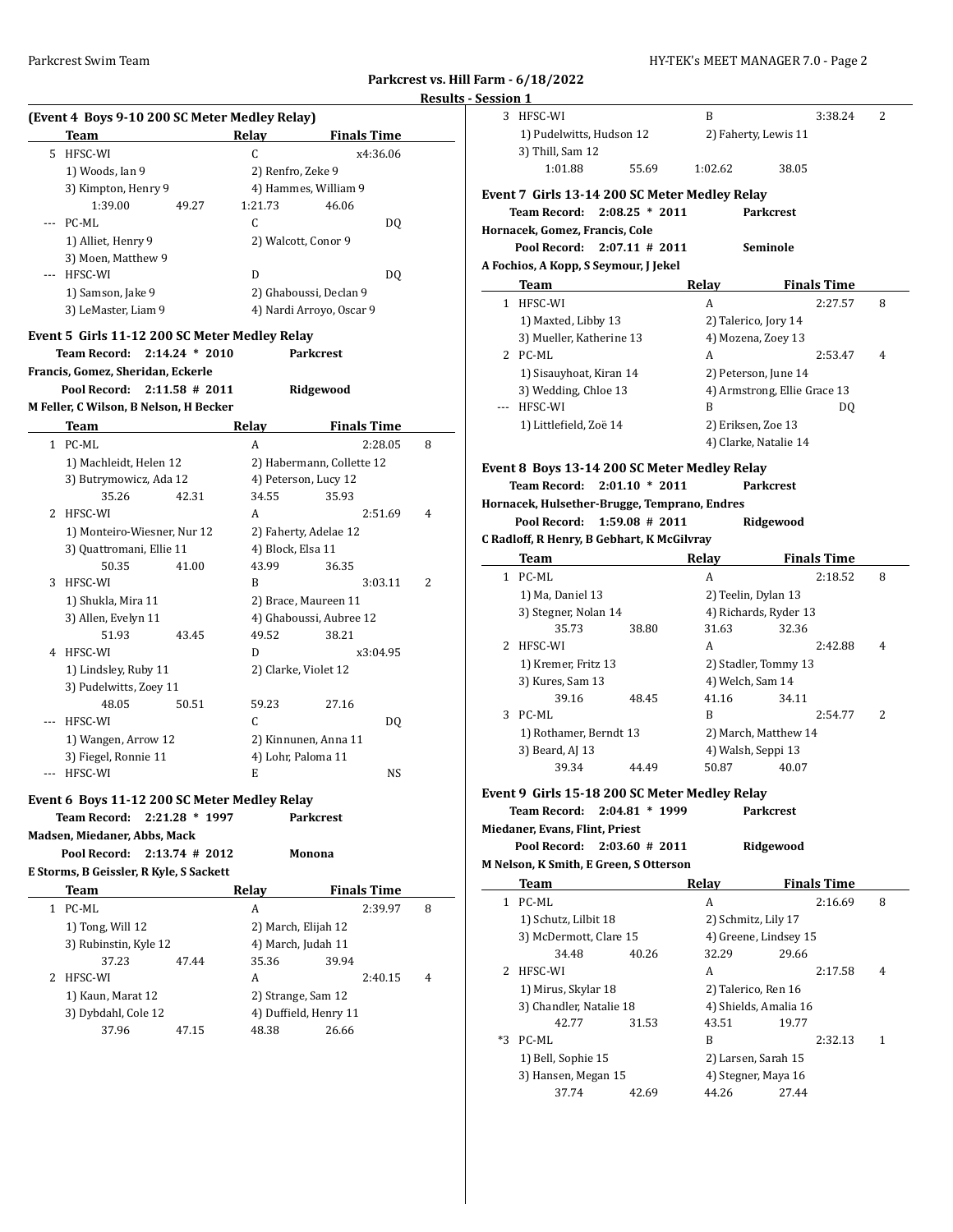| Parkcrest vs. Hill Farm - 6/18/2022 |  |
|-------------------------------------|--|
| <b>Results - Session 1</b>          |  |

# **(Event 9 Girls 15-18 200 SC Meter Medley Relay) Team Relay Finals Time** \*3 HFSC-WI B 2:32.13 1 1) Shaw, Katie 15 2) Hershberger, Sarah 18 3) Eriksen, Ella 15 4) Feldkirchner, Meadow 16 36.67 39.32 47.98 28.16 **Event 10 Boys 15-18 200 SC Meter Medley Relay Team Record: 1:48.52 \* 2013 Parkcrest Ju. Temprano, Je. Temprano, Walker, Hornacek Pool Record: 1:51.23 # 2011 Parkcrest A Francis, J Temprano, B Anderson, B Walsh Team Relay Finals Time**  HFSC-WI A 1:54.26 8 1) Runzheimer, Ben 16 2) Mueller, Abram 16 3) Wielgus, Daniel 18 4) Bocsi, Dani 17 32.49 28.96 33.11 19.70 HFSC-WI B 2:00.39 4 1) Li, Alexander 17 2) Mozena, Sam 17 3) Anderson, David 17 4) Shaw, Alex 17 30.68 35.02 29.76 24.93 HFSC-WI C x2:10.64 1) Bocsi, Gabi 15 2) Frakes, Finn 16 3) Mozena, Isaac 15 4) Blum, Yishai 15 33.79 1:04.99 10.22 21.64 PC-ML A 2:10.66 2 1) Barden, Jack 17 2) Gammie, Jack 17 3) Yehle, Peter 16 4) McDermott, Nat 17 31.05 39.35 31.14 29.12 --- PC-ML B DQ 1) Reaser, Eddy 15 2) Larsen, Charles 16

#### **Event 11 Girls 8 & Under 25 SC Meter Freestyle**

3) Mauer, Merritt 15

|    | <b>Team Record:</b> | 15.90 * 1999 |         | <b>Beth Schramka</b> |              |  |
|----|---------------------|--------------|---------|----------------------|--------------|--|
|    | Pool Record:        | 15.90 # 1999 |         | <b>Beth Schramka</b> |              |  |
|    | Name                |              | AgeTeam | <b>Finals Time</b>   |              |  |
| 1  | Dybdahl, Rosie      | 8            | HFSC-WI | 19.52                | 6            |  |
| 2  | Schultz, Izzy       | 8            | HFSC-WI | 20.41                | 4            |  |
| 3  | Slotten, Daphne     | 8            | PC-ML   | 21.41                | 3            |  |
| 4  | Clarke, Willow      | 8            | HFSC-WI | 23.25                | 2            |  |
| 5  | Teelin, Nora        | 7            | PC-ML   | 23.29                | $\mathbf{1}$ |  |
| 6  | Landerville, Dinah  | 8            | PC-ML   | 23.60                |              |  |
| 7  | Pierce, August      | 7            | HFSC-WI | x24.92               |              |  |
| 8  | Dybdahl, Hazel      | 6            | HFSC-WI | x25.95               |              |  |
| 9  | Lindley, Quinn      | 8            | HFSC-WI | x26.78               |              |  |
| 10 | Brown, Linnea       | 5.           | PC-ML   | x27.62               |              |  |
| 11 | Allen, Isabel       | 8            | HFSC-WI | x28.13               |              |  |
| 12 | Benzschawel, Emmie  | 8            | HFSC-WI | x29.06               |              |  |
| 13 | Ward, Claire        | 6            | PC-ML   | x29.50               |              |  |
| 14 | Gitter, Isabella    | 8            | PC-ML   | x30.14               |              |  |
| 15 | Falk, Sophia        | 8            | PC-ML   | x30.47               |              |  |
| 16 | Borkovec, Olivia    | 7            | PC-ML   | x30.48               |              |  |
| 17 | Cochran, Clara      | 6            | PC-ML   | x31.29               |              |  |
| 18 | Brown, Nora         | 8            | PC-ML   | x31.57               |              |  |
| 19 | Gustafson, Emma     | 8            | PC-ML   | x32.33               |              |  |
| 20 | Pudelwitts, Winona  | 7            | HFSC-WI | x33.98               |              |  |
| 21 | Hofer, Hattie       | 7            | HFSC-WI | x34.29               |              |  |

| ,,,,, |                       |    |         |            |  |
|-------|-----------------------|----|---------|------------|--|
|       | 22 Alliet, Nora       | 7  | PC-ML   | x36.75     |  |
| 23    | Samson, Kira          | 6  | HFSC-WI | x37.70     |  |
|       | 24 Landerville, Maeve | 6  | PC-ML   | x40.17     |  |
|       | 25 Wangen, Penelope   | 7  | HFSC-WI | x40.30     |  |
|       | 26 Dressler, Cece     | 8  | PC-ML   | x45.51     |  |
|       | 27 Welch, Aliana      | 7  | HFSC-WI | x46.66     |  |
| 28    | Walsh, Kinley         | 6  | PC-ML   | x48.89     |  |
| 29    | Gitter, Sophia        | 6  | PC-ML   | x51.54     |  |
| 30    | Borkovec, JoJo        | 5. | PC-ML   | x56.84     |  |
| 31    | Culberson, Sophie     | 5. | PC-ML   | x1:05.41   |  |
|       | 32 Gustafson, Ava     | 5. | PC-ML   | x1:35.75   |  |
| 33    | Brown, Noelle         | 3  | PC-ML   | x2:08.36   |  |
| $---$ | Simon, Sophia         | 7  | HFSC-WI | <b>SCR</b> |  |

#### **Event 12 Boys 8 & Under 25 SC Meter Freestyle**

|    | <b>Team Record:</b> | $16.00 * 1975$ |                |         | <b>Tony Pohle</b>    |                |
|----|---------------------|----------------|----------------|---------|----------------------|----------------|
|    | <b>Pool Record:</b> |                | $16.14$ # 1988 |         | <b>Brian Wainger</b> |                |
|    | Name                |                |                | AgeTeam | <b>Finals Time</b>   |                |
| 1  | Hallum, Cole        |                | 7              | PC-ML   | 22.53                | 6              |
| 2  | Armstrong, Jack     |                | 8              | PC-ML   | 24.46                | $\overline{4}$ |
| 3  | Patterson, Brice    |                | 7              | PC-ML   | 25.08                | 3              |
| 4  | Braun, Mason        |                | 7              | HFSC-WI | 26.69                | 2              |
| 5  | Clarke, River       |                | 8              | HFSC-WI | 28.17                | $\mathbf{1}$   |
| 6  | Teelin, Joseph      |                | 6              | PC-ML   | x28.45               |                |
| 7  | Kinnunen, Sam       |                | 8              | HFSC-WI | 28.55                |                |
| 8  | Prasch, Oliver      |                | 8              | HFSC-WI | x28.69               |                |
| 9  | Branch, Nathan      |                | 8              | PC-ML   | x31.17               |                |
| 10 | Vandehaar, Henry    |                | 7              | HFSC-WI | x32.58               |                |
| 11 | Perkins, Henry      |                | 8              | PC-ML   | x33.76               |                |
| 12 | Meyer, Boone        |                | 8              | HFSC-WI | x35.31               |                |
| 13 | Bartol, Charlie     |                | 5              | PC-ML   | x36.26               |                |
| 14 | Bach, Thomas        |                | 5              | PC-ML   | x37.90               |                |
| 15 | Craver, Griffin     |                | 6              | PC-ML   | x37.98               |                |
| 16 | Lemaster, Mason     |                | 8              | HFSC-WI | x39.65               |                |
| 17 | Ley, Silas          |                | 8              | HFSC-WI | x39.80               |                |
| 18 | Basarich, Benjamin  |                | 8              | HFSC-WI | x45.33               |                |
| 19 | Wright, Nolan       |                | 6              | PC-ML   | x51.79               |                |
| 20 | Schreiner, Will     |                | 5              | PC-ML   | x56.59               |                |
| 21 | Brown, Ethan        |                | 5              | PC-ML   | x58.68               |                |
| 22 | Craver, Drew        |                | 5              | PC-ML   | x1:15.22             |                |
| 23 | Perkins, Leo        |                | 6              | PC-ML   | x1:17.63             |                |
| 24 | Habermann, Henry    |                | 7              | PC-ML   | x1:20.15             |                |
| 25 | March, Immanuel     |                | 4              | PC-ML   | x1:49.65             |                |
|    |                     |                |                |         |                      |                |

#### **Event 13 Girls 9-10 50 SC Meter Freestyle**

|    | <b>Team Record:</b>  | $30.95 * 2001$   |    |         | <b>Beth Schramka</b>     |   |  |
|----|----------------------|------------------|----|---------|--------------------------|---|--|
|    | Pool Record:         | $30.82 \pm 2011$ |    |         | <b>Gabriella Gnewuch</b> |   |  |
|    | Name                 |                  |    | AgeTeam | <b>Finals Time</b>       |   |  |
| 1  | Arakawa-Thomas, Nani |                  | 10 | PC-ML   | 36.07                    | 6 |  |
| 2  | Strange, Rosie       |                  | 10 | HFSC-WI | 36.76                    | 4 |  |
| 3  | Polynice, Taiga      |                  | 10 | HFSC-WI | 39.63                    | 3 |  |
| 4  | Slotten, Lucy        |                  | 10 | PC-ML   | 41.14                    | 2 |  |
| 5. | Rothamer, River      |                  | 10 | PC-ML   | 41.16                    | 1 |  |
| 6  | Benzschawel, Mila    |                  | 9  | HFSC-WI | 43.88                    |   |  |
| 7  | Quattromani, Jane    |                  | 9  | HFSC-WI | x44.11                   |   |  |
| 8  | Farrar, Gwen         |                  | 10 | PC-ML   | x46.15                   |   |  |
| 9  | Armstrong, Emily     |                  | 10 | PC-ML   | x48.04                   |   |  |
| 10 | Frydman, Arie        |                  | 9  | HFSC-WI | x48.66                   |   |  |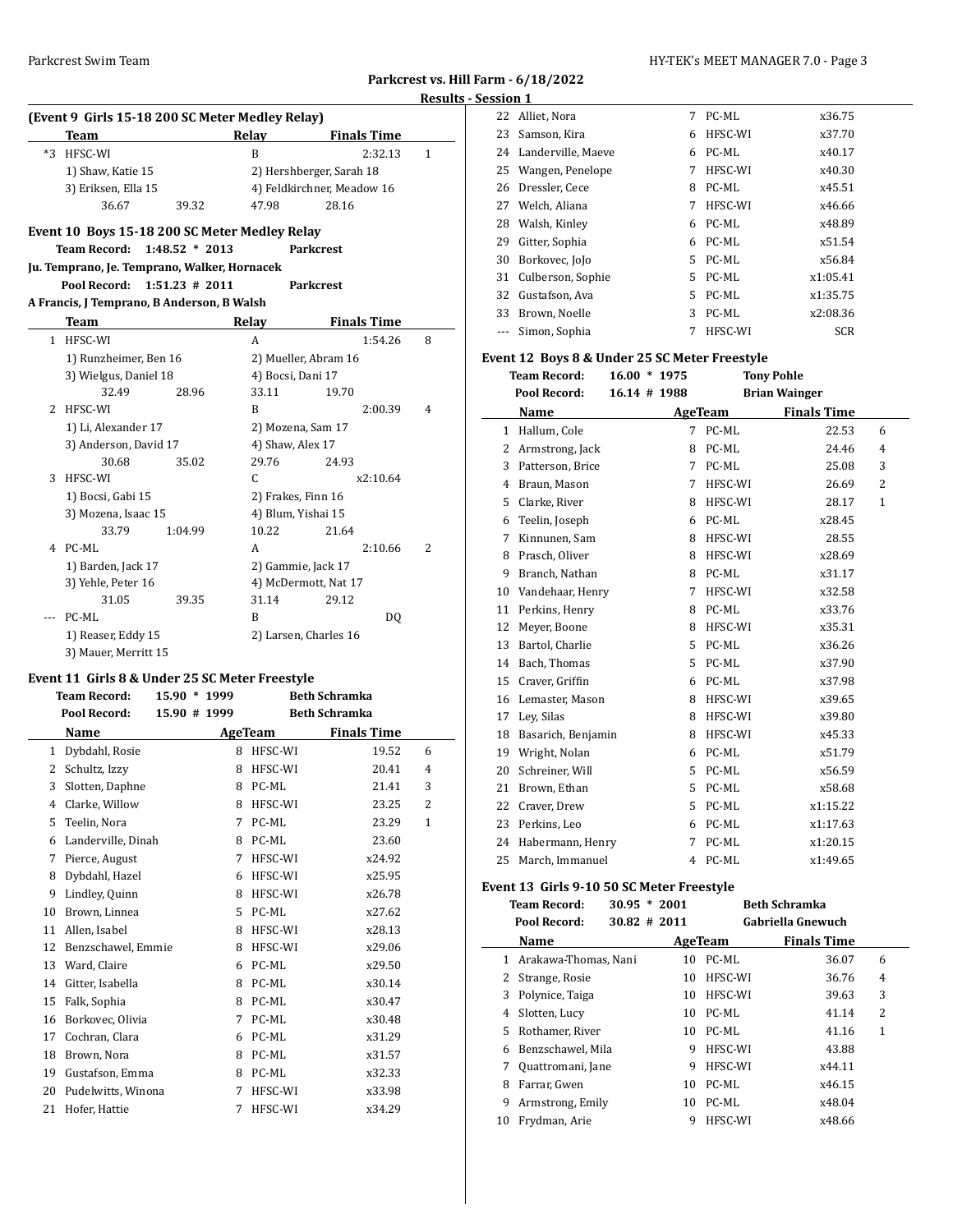# **Parkcrest vs. Hill Farm - 6/18/2022 Results - Session 1**

| (Event 13 Girls 9-10 50 SC Meter Freestyle) |                        |    |         |             |  |  |  |  |
|---------------------------------------------|------------------------|----|---------|-------------|--|--|--|--|
|                                             | Name                   |    | AgeTeam | Finals Time |  |  |  |  |
| 11                                          | Frayne, Kinsley        | 10 | HFSC-WI | x49.26      |  |  |  |  |
| 12                                          | Wright, Leah           | 9  | PC-ML   | x49.39      |  |  |  |  |
| 13                                          | Stadler, Tess          | 10 | HFSC-WI | x49.76      |  |  |  |  |
|                                             | 14 Whitmore, Talya     | 9  | HFSC-WI | x50.16      |  |  |  |  |
| 15                                          | Wagner, Cora           | 9  | PC-ML   | x51.29      |  |  |  |  |
| 16                                          | Cochran, Hazel         | 9  | PC-ML   | x53.23      |  |  |  |  |
| 17                                          | DeCicco, Adeline       | 10 | HFSC-WI | x56.49      |  |  |  |  |
| 18                                          | Borkovec, Mari         | 9  | PC-ML   | x1:02.11    |  |  |  |  |
| 19                                          | Wright, Madalitso      | 9  | PC-ML   | x1:03.22    |  |  |  |  |
| 20                                          | Vosberg, Kyra          | 10 | PC-ML   | x1:04.53    |  |  |  |  |
| 21                                          | Hicken-Mackey, Sarinah | 10 | HFSC-WI | x1:08.64    |  |  |  |  |
|                                             | 22 Schreiner, Marielle | 9  | PC-ML   | x1:17.06    |  |  |  |  |
| 23                                          | Hicken-Mackey, Agnes   | 10 | HFSC-WI | x1:28.19    |  |  |  |  |
| $- - -$                                     | Lehr, Ari              | 9  | HFSC-WI | DO.         |  |  |  |  |

# **Event 14 Boys 9-10 50 SC Meter Freestyle**

|              | <b>Team Record:</b>  | $30.58 * 2006$ | <b>Jeremy Temprano</b> |                            |                |
|--------------|----------------------|----------------|------------------------|----------------------------|----------------|
|              | Pool Record:         | $30.55$ # 2011 |                        | <b>Gennarino Conzemius</b> |                |
|              | Name                 | AgeTeam        |                        | <b>Finals Time</b>         |                |
| $\mathbf{1}$ | Maxted, Ryan         | 10             | HFSC-WI                | 34.94                      | 6              |
| 2            | Kaun, Dmitri         | 10             | HFSC-WI                | 35.69                      | $\overline{4}$ |
| 3            | Mialik, Kai          | 10             | HFSC-WI                | 36.88                      | 3              |
| 4            | Tong, Jerry          | 9              | PC-ML                  | 38.11                      | 2              |
| 5            | Duffield, Harper     | 9              | HFSC-WI                | x38.45                     |                |
| 6            | Klein, James         | 10             | HFSC-WI                | x39.30                     |                |
| 7            | Heinrich, Eli        | 9              | PC-ML                  | 43.67                      | $\mathbf{1}$   |
| 8            | Littlefield, Simon   | 9              | HFSC-WI                | x47.00                     |                |
| 9            | Habermann, Alexander | 10             | PC-ML                  | 48.84                      |                |
| 10           | Orcutt, Finn         | 9              | HFSC-WI                | x49.44                     |                |
| 11           | Kimpton, Henry       | 9              | HFSC-WI                | x53.00                     |                |
| 12           | Woods, Ian           | 9              | HFSC-WI                | x53.51                     |                |
| 13           | Ruedinger, Elijah    | 10             | HFSC-WI                | x53.70                     |                |
| 14           | Laubmeier. Paul      | 9              | PC-ML                  | x54.35                     |                |
| 15           | LeMaster, Liam       | 9              | HFSC-WI                | x55.50                     |                |
| 16           | Hammes, William      | 9              | HFSC-WI                | x56.89                     |                |
| 17           | Rubel, Elijah        | 10             | PC-ML                  | x57.69                     |                |
| 18           | Samson, Jake         | 9              | HFSC-WI                | x1:00.14                   |                |
| 19           | Culberson, Matthew   | 9              | PC-ML                  | x1:00.27                   |                |
| 20           | Bach, Walter         | 9              | PC-ML                  | x1:03.31                   |                |
| 21           | Ghaboussi, Declan    | 9              | HFSC-WI                | x1:12.26                   |                |
| 22           | Moen, Matthew        | 9              | PC-ML                  | x1:12.31                   |                |
| 23           | Alliet, Henry        | 9              | PC-ML                  | x1:15.14                   |                |
| 24           | Walcott, Conor       | 9              | PC-ML                  | x1:34.52                   |                |
| ---          | Braun, Nicholas      | 10             | HFSC-WI                | DQ                         |                |
| ---          | Majka, Elliott       | 9              | PC-ML                  | DQ                         |                |
| ---          | Nardi Arroyo, Oscar  | 9              | HFSC-WI                | <b>NS</b>                  |                |

#### **Event 15 Girls 11-12 50 SC Meter Freestyle**

| 6 |
|---|
| 4 |
| 3 |
| 2 |
|   |
|   |

|    | 6 Allen, Evelyn       | 11 | HFSC-WI | x38.19     |   |
|----|-----------------------|----|---------|------------|---|
| 7  | Block, Elsa           | 11 | HFSC-WI | x38.60     |   |
| 8  | Laubmeier, Sydney     | 11 | PC-ML   | 38.91      | 1 |
| 9  | Brace, Maureen        | 11 | HFSC-WI | x38.98     |   |
| 10 | Shukla, Mira          | 11 | HFSC-WI | x40.20     |   |
| 11 | Lindsley, Ruby        | 11 | HFSC-WI | x40.89     |   |
| 12 | Monteiro-Wiesner. Nur | 12 | HFSC-WI | x40.94     |   |
| 13 | Ghaboussi, Aubree     | 12 | HFSC-WI | x42.46     |   |
| 14 | Hartshorn, Aoife      | 12 | HFSC-WI | x45.31     |   |
| 15 | Wangen, Arrow         | 12 | HFSC-WI | x46.13     |   |
| 16 | Lohr, Paloma          | 11 | HFSC-WI | x48.85     |   |
|    | Williams, Olivia      | 11 | HFSC-WI | <b>SCR</b> |   |

# **Event 16 Boys 11-12 50 SC Meter Freestyle**

|    | <b>Team Record:</b> | 27.74 * 1987     |    |         | Dan Urben          |   |
|----|---------------------|------------------|----|---------|--------------------|---|
|    | Pool Record:        | $26.95 \pm 2015$ |    |         | Nate Lamers        |   |
|    | Name                |                  |    | AgeTeam | <b>Finals Time</b> |   |
| 1  | Kaun, Marat         |                  | 12 | HFSC-WI | 30.71              | 6 |
| 2  | Rubinstin, Kyle     |                  | 12 | PC-ML   | 33.72              | 4 |
| 3  | Duffield, Henry     |                  | 11 | HFSC-WI | 34.31              | 3 |
| 4  | Dybdahl, Cole       |                  | 12 | HFSC-WI | 35.53              | 2 |
| 5. | Strange, Sam        |                  | 12 | HFSC-WI | x35.61             |   |
| 6  | Faherty, Lewis      |                  | 11 | HFSC-WI | x41.13             |   |
| 7  | Orcutt, Wyatt       |                  | 11 | HFSC-WI | x45.46             |   |
| 8  | Pudelwitts, Hudson  |                  | 12 | HFSC-WI | x46.24             |   |
| 9  | Chacon, Lucas       |                  | 11 | HFSC-WI | x53.23             |   |
| 10 | Barnett, Levi       |                  | 12 | PC-ML   | 1:02.30            |   |

# **Event 17 Girls 13-14 100 SC Meter Freestyle**

|   | <b>Team Record:</b> | $1:01.43 * 2005$ |    |          | <b>Beth Schramka</b> |   |  |
|---|---------------------|------------------|----|----------|----------------------|---|--|
|   | Pool Record:        | $1:00.89$ # 2011 |    | Jo Jekel |                      |   |  |
|   | Name                |                  |    | AgeTeam  | <b>Finals Time</b>   |   |  |
| 1 | Talerico, Jory      |                  | 14 | HFSC-WI  | 1:09.74              | 6 |  |
|   | 33.06               | 36.68            |    |          |                      |   |  |
|   | 2 Mozena, Zoey      |                  | 13 | HFSC-WI  | 1:10.66              | 4 |  |
|   | 33.57               | 37.09            |    |          |                      |   |  |
| 3 | Clarke, Natalie     |                  | 14 | HFSC-WI  | 1:17.80              | 3 |  |
|   | 37.20               | 40.60            |    |          |                      |   |  |
| 4 | Sisauyhoat, Kiran   |                  | 14 | PC-ML    | 1:24.05              | 2 |  |
|   | 40.38               | 43.67            |    |          |                      |   |  |

# **Event 18 Boys 13-14 100 SC Meter Freestyle**

|              | <b>Team Record:</b> | $55.41 * 2011$ |    |                | <b>John Hornacek</b> |   |  |
|--------------|---------------------|----------------|----|----------------|----------------------|---|--|
|              | Pool Record:        | 55.41 # 2011   |    | John Hornacek  |                      |   |  |
|              | Name                |                |    | <b>AgeTeam</b> | <b>Finals Time</b>   |   |  |
| $\mathbf{1}$ | Teelin, Dylan       |                |    | 13 PC-ML       | 1:09.29              | 6 |  |
|              | 32.01               | 37.28          |    |                |                      |   |  |
| 2            | Stadler, Tommy      |                | 13 | HFSC-WI        | 1:14.27              | 4 |  |
|              | 34.60               | 39.67          |    |                |                      |   |  |
| 3            | March, Matthew      |                | 14 | PC-ML          | 1:14.59              | 3 |  |
|              | 34.80               | 39.79          |    |                |                      |   |  |
| 4            | Kures, Sam          |                | 13 | HFSC-WI        | 1:14.67              | 2 |  |
|              | 33.90               | 40.77          |    |                |                      |   |  |
| 5            | Richards, Ryder     |                | 13 | PC-ML          | 1:18.27              | 1 |  |
|              | 36.80               | 41.47          |    |                |                      |   |  |
| 6            | Kremer, Fritz       |                | 13 | HFSC-WI        | 1:18.49              |   |  |
|              | 37.35               | 41.14          |    |                |                      |   |  |
| 7            | Welch, Sam          |                | 14 | HFSC-WI        | x1:18.93             |   |  |
|              | 36.45               | 42.48          |    |                |                      |   |  |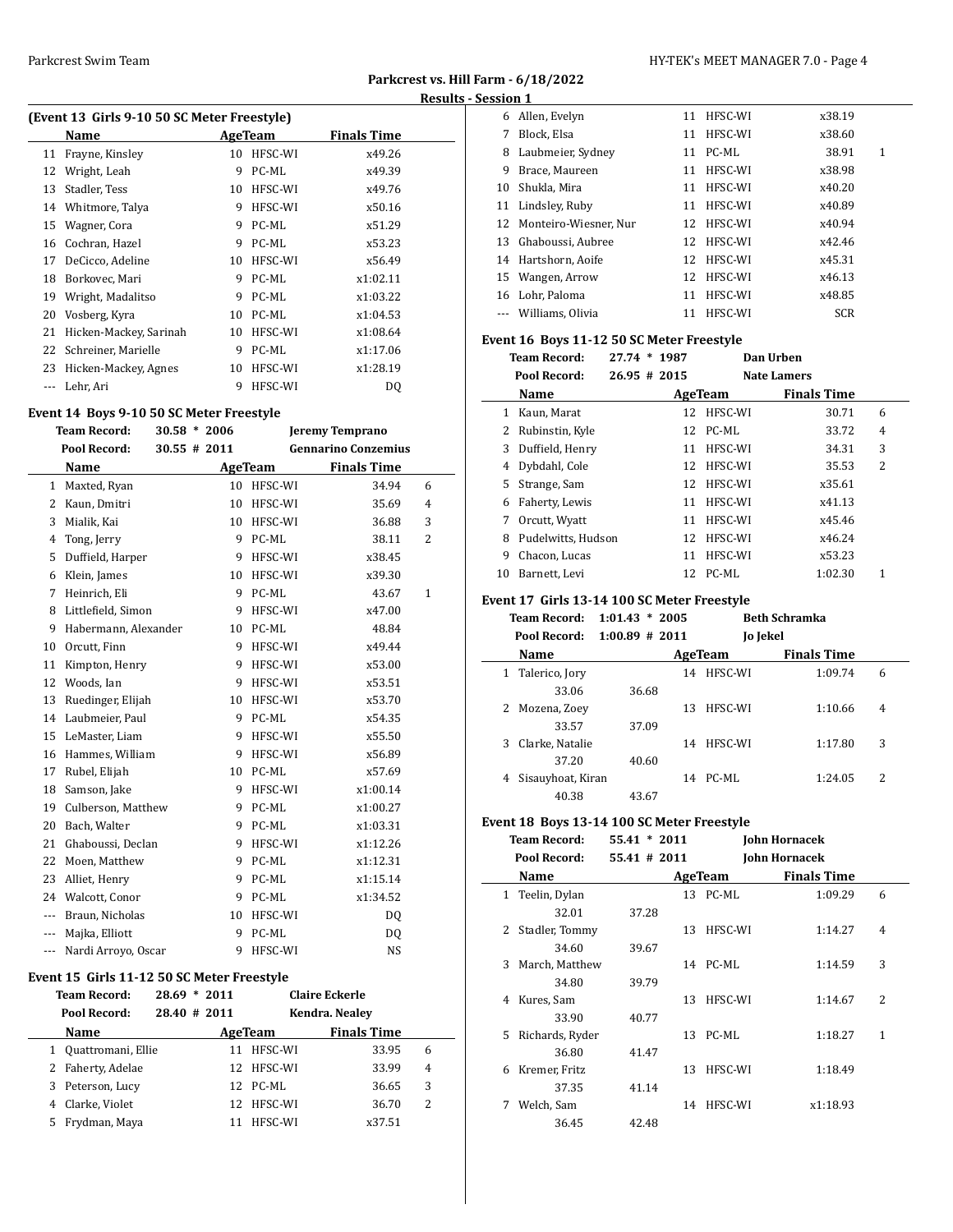# Parkcrest Swim Team HY-TEK's MEET MANAGER 7.0 - Page 5

# **Parkcrest vs. Hill Farm - 6/18/2022 Results - Session 1**

| (Event 18 Boys 13-14 100 SC Meter Freestyle) |                |       |  |            |                    |  |  |  |  |
|----------------------------------------------|----------------|-------|--|------------|--------------------|--|--|--|--|
|                                              | <b>Name</b>    |       |  | AgeTeam    | <b>Finals Time</b> |  |  |  |  |
| 8.                                           | Brown, Milo    |       |  | 13 HFSC-WI | x1:22.18           |  |  |  |  |
|                                              | 36.46          | 45.72 |  |            |                    |  |  |  |  |
|                                              | 9 Walsh, Seppi |       |  | 13 PC-ML   | x1:35.03           |  |  |  |  |
|                                              | 41.32          | 53.71 |  |            |                    |  |  |  |  |

#### **Event 19 Girls 15-18 100 SC Meter Freestyle**

|    | 41.32                                       | 53.71            |            |                    |                |
|----|---------------------------------------------|------------------|------------|--------------------|----------------|
|    | Event 19 Girls 15-18 100 SC Meter Freestyle |                  |            |                    |                |
|    | <b>Team Record:</b>                         | $58.61 * 2003$   |            | Terri Schramka     |                |
|    | Pool Record:                                | $58.32 \pm 2011$ |            | <b>Ivy Martin</b>  |                |
|    | Name                                        |                  | AgeTeam    | <b>Finals Time</b> |                |
|    | 1 Shields, Amalia                           |                  | 16 HFSC-WI | 1:05.49            | 6              |
|    | 31.13                                       | 34.36            |            |                    |                |
|    | 2 Chandler, Natalie                         |                  | 18 HFSC-WI | 1:05.75            | 4              |
|    | 31.29                                       | 34.46            |            |                    |                |
|    | 3 Greene, Lindsey                           |                  | 15 PC-ML   | 1:08.62            | 3              |
|    | 31.83                                       | 36.79            |            |                    |                |
|    | 4 Shaw, Katie                               |                  | 15 HFSC-WI | 1:09.21            | $\overline{2}$ |
|    | 32.46                                       | 36.75            |            |                    |                |
| 5. | Mirus, Skylar                               |                  | 18 HFSC-WI | x1:09.28           |                |
|    | 31.86                                       | 37.42            |            |                    |                |
|    | 6 Mueller, Anna                             |                  | 18 HFSC-WI | x1:14.56           |                |
|    | 34.85                                       | 39.71            |            |                    |                |
| 7  | Eriksen, Ella                               |                  | 15 HFSC-WI | x1:20.20           |                |
|    | 37.55                                       | 42.65            |            |                    |                |
|    | 8 Hershberger, Sarah                        |                  | 18 HFSC-WI | x1:21.53           |                |
|    | 37.75                                       | 43.78            |            |                    |                |
| 9  | Hansen, Megan                               |                  | 15 PC-ML   | 1:25.42            | 1              |
|    | 40.24                                       | 45.18            |            |                    |                |
| 10 | Biang, Joy                                  |                  | 15 PC-ML   | 1:29.40            |                |
|    | 41.00                                       | 48.40            |            |                    |                |
| 11 | DiPrima, Molly                              |                  | 15 PC-ML   | x1:53.00           |                |
|    | 48.44                                       | 1:04.56          |            |                    |                |

#### **Event 20 Boys 15-18 100 SC Meter Freestyle**

|    | <b>Team Record:</b> | <b>Michael Hanson</b><br>$53.18 * 2007$ |    |            |                    |              |
|----|---------------------|-----------------------------------------|----|------------|--------------------|--------------|
|    | Pool Record:        | 53.55 # 1999                            |    |            | <b>Jason Brown</b> |              |
|    | Name                |                                         |    | AgeTeam    | <b>Finals Time</b> |              |
|    | 1 Mueller, Abram    |                                         |    | 16 HFSC-WI | 55.41              | 6            |
|    | 26.50               | 28.91                                   |    |            |                    |              |
| 2  | Bocsi, Dani         |                                         | 17 | HFSC-WI    | 56.40              | 4            |
|    | 27.17               | 29.23                                   |    |            |                    |              |
| 3  | Wielgus, Daniel     |                                         | 18 | HFSC-WI    | 57.26              | 3            |
| 4  | Shaw, Alex          |                                         | 17 | HFSC-WI    | x58.81             |              |
|    | 27.94               | 30.87                                   |    |            |                    |              |
| 5  | Mozena, Sam         |                                         | 17 | HFSC-WI    | x58.94             |              |
|    | 28.12               | 30.82                                   |    |            |                    |              |
| 6  | Bocsi, Gabi         |                                         | 15 | HFSC-WI    | x1:01.31           |              |
|    | 29.09               | 32.22                                   |    |            |                    |              |
| 7  | Mozena, Isaac       |                                         | 15 | HFSC-WI    | x1:02.81           |              |
|    | 29.83               | 32.98                                   |    |            |                    |              |
| 8  | Frakes, Finn        |                                         | 16 | HFSC-WI    | x1:03.04           |              |
|    | 29.84               | 33.20                                   |    |            |                    |              |
| 9  | Yehle, Peter        |                                         |    | 16 PC-ML   | 1:03.91            | 2            |
|    | 29.91               | 34.00                                   |    |            |                    |              |
| 10 | McDermott, Nat      |                                         | 17 | PC-ML      | 1:07.91            | $\mathbf{1}$ |
|    | 31.72               | 36.19                                   |    |            |                    |              |

| . |                    |       |          |          |  |
|---|--------------------|-------|----------|----------|--|
|   | 11 Larsen, Charles |       | 16 PC-ML | 1:07.96  |  |
|   | 32.01              | 35.95 |          |          |  |
|   | 12 Gammie, Jack    |       | 17 PC-ML | x1:08.93 |  |
|   | 31.15              | 37.78 |          |          |  |
|   | --- Mauer, Merritt |       | 15 PC-ML | NS.      |  |
|   |                    |       |          |          |  |

# **Event 21 Girls 8 & Under 25 SC Meter Backstroke**

|    | <b>Team Record:</b> | 19.03        | $*1999$ |         | <b>Beth Schramka</b> |   |
|----|---------------------|--------------|---------|---------|----------------------|---|
|    | Pool Record:        | 19.22 # 1999 |         |         | <b>Beth Schramka</b> |   |
|    | Name                |              |         | AgeTeam | <b>Finals Time</b>   |   |
| 1. | Landerville, Dinah  |              | 8       | PC-ML   | 25.46                | 6 |
|    | Dybdahl, Rosie      |              | 8       | HFSC-WI | 26.17                | 4 |
| 3  | Slotten, Daphne     |              | 8       | PC-ML   | 27.90                | 3 |
| 4  | Schultz, Izzy       |              | 8       | HFSC-WI | 29.89                | 2 |
| 5. | Cochran, Clara      |              | 6.      | PC-ML   | 34.15                | 1 |
| 6  | Brown, Linnea       |              | 5.      | PC-ML   | x36.30               |   |
| 7  | Hofer, Hattie       |              |         | HFSC-WI | 36.60                |   |
| 8  | Samson, Kira        |              | 6       | HFSC-WI | x43.75               |   |
| 9  | Borkovec, Olivia    |              |         | PC-ML   | x44.05               |   |
| 10 | Walsh, Kinley       |              | 6       | PC-ML   | x55.81               |   |

#### **Event 22 Boys 8 & Under 25 SC Meter Backstroke**

| <b>Team Record:</b><br>Pool Record: | $19.61 * 2004$<br>$19.61 \# 2004$ |         | <b>Jeremy Temprano</b><br><b>Jeremy Temprano</b> |                |
|-------------------------------------|-----------------------------------|---------|--------------------------------------------------|----------------|
| Name                                |                                   | AgeTeam | <b>Finals Time</b>                               |                |
| Bartol, Henry<br>1                  | 8                                 | PC-ML   | 30.52                                            | 6              |
| 2 Patterson, Brice                  |                                   | PC-ML   | 30.62                                            | $\overline{4}$ |
| Braun, Mason<br>3                   |                                   | HFSC-WI | 33.07                                            | 3              |
| Clarke, River<br>4                  | 8                                 | HFSC-WI | 33.73                                            | 2              |
| Prasch, Oliver<br>5.                | 8                                 | HFSC-WI | 37.53                                            | 1              |
| Vandehaar, Henry<br>6               |                                   | HFSC-WI | x39.52                                           |                |

# **Event 23 Girls 9-10 50 SC Meter Backstroke**

|          | <b>Team Record:</b>    | 35.90        | $*1997$ |         | Terri Schramka      |   |  |
|----------|------------------------|--------------|---------|---------|---------------------|---|--|
|          | <b>Pool Record:</b>    | 34.29 # 2009 |         |         | <b>Beata Nelson</b> |   |  |
|          | Name                   |              |         | AgeTeam | <b>Finals Time</b>  |   |  |
| 1        | Polynice, Taiga        |              | 10      | HFSC-WI | 48.92               | 6 |  |
| 2        | Stadler, Tess          |              | 10      | HFSC-WI | 59.34               | 4 |  |
| 3        | Cochran, Hazel         |              | 9       | PC-ML   | 1:00.41             | 3 |  |
| 4        | Hanson, Josephine      |              | 9       | HFSC-WI | 1:03.43             | 2 |  |
| 5        | DeCicco, Adeline       |              | 10      | HFSC-WI | x1:06.15            |   |  |
| 6        | Heinold, Libby         |              | 10      | PC-ML   | 1:08.15             | 1 |  |
| 7        | Bannen, Angela         |              | 9       | HFSC-WI | x1:20.42            |   |  |
| $\cdots$ | Vosberg, Kyra          |              | 10      | PC-ML   | D <sub>0</sub>      |   |  |
|          | Hicken-Mackey, Sarinah |              | 10      | HFSC-WI | DQ                  |   |  |
|          | Hilcove, Annabel       |              | 9       | HFSC-WI | DQ                  |   |  |
|          | Kaufman, Caroline      |              | 9       | HFSC-WI | <b>SCR</b>          |   |  |

### **Event 24 Boys 9-10 50 SC Meter Backstroke**

|    | <b>Team Record:</b><br>Pool Record: | $35.55 * 2006$<br>$36.29$ # 2006 |    |         | <b>Jeremy Temprano</b><br><b>Jeremy Temprano</b> |                |  |
|----|-------------------------------------|----------------------------------|----|---------|--------------------------------------------------|----------------|--|
|    | Name                                |                                  |    | AgeTeam | <b>Finals Time</b>                               |                |  |
| 1  | Woods, Ian                          |                                  | 9  | HFSC-WI | 1:09.86                                          | 6              |  |
|    | 2 Dressler, Wally                   |                                  | 9  | PC-ML   | 1:13.01                                          | $\overline{4}$ |  |
| 3  | Bach, Walter                        |                                  | 9  | PC-ML   | 1:18.58                                          | 3              |  |
|    | 4 Alliet, Henry                     |                                  | 9  | PC-ML   | 1:21.20                                          | 2              |  |
| 5. | Renfro, Zeke                        |                                  | 9  | HFSC-WI | 1:30.83                                          | 1              |  |
|    | Oakes, Averett                      |                                  | 10 | HFSC-WI | DO                                               |                |  |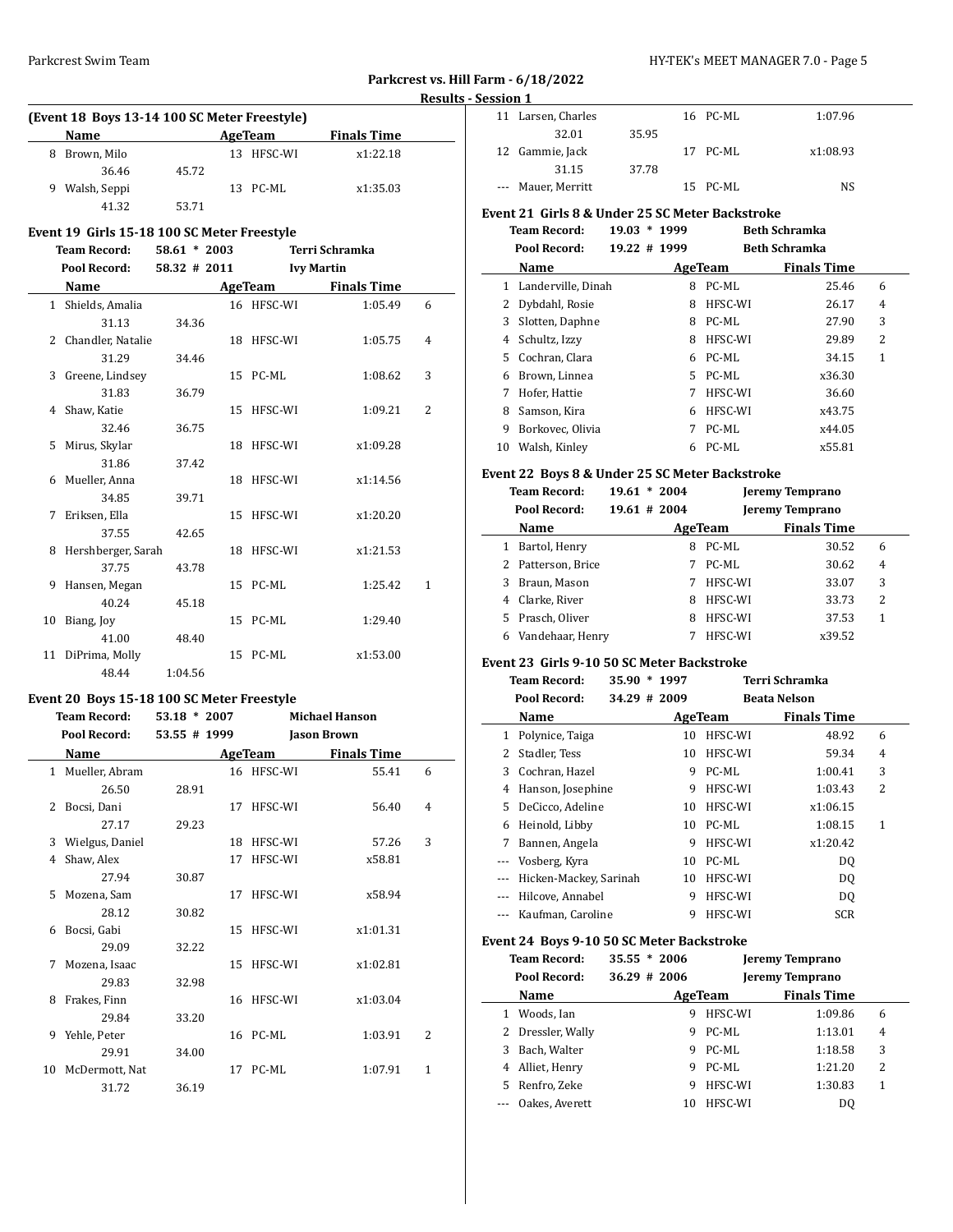| Parkcrest vs. Hill Farm - 6/18/2022 |  |
|-------------------------------------|--|
| <b>Results - Session 1</b>          |  |

## **Event 25 Girls 11-12 50 SC Meter Backstroke**

|   | <b>Team Record:</b>   | $32.47 * 1999$  |    |          | Terri Schramka     |   |  |
|---|-----------------------|-----------------|----|----------|--------------------|---|--|
|   | Pool Record:          | $32.30 \# 2011$ |    |          | Victoria Lin       |   |  |
|   | Name                  |                 |    | AgeTeam  | <b>Finals Time</b> |   |  |
| 1 | Machleidt, Helen      |                 |    | 12 PC-ML | 36.66              | 6 |  |
| 2 | Clarke, Violet        |                 | 12 | HFSC-WI  | 43.49              | 4 |  |
| 3 | Frydman, Maya         |                 | 11 | HFSC-WI  | 43.96              | 3 |  |
| 4 | Block, Elsa           |                 | 11 | HFSC-WI  | 45.03              | 2 |  |
| 5 | Monteiro-Wiesner, Nur |                 | 12 | HFSC-WI  | x47.84             |   |  |
| 6 | Laubmeier, Sydney     |                 | 11 | PC-ML    | 48.54              | 1 |  |
| 7 | Pudelwitts, Zoev      |                 | 11 | HFSC-WI  | x49.87             |   |  |
| 8 | Woodard, Elinor       |                 | 11 | HFSC-WI  | x59.56             |   |  |
| 9 | Lohr, Paloma          |                 | 11 | HFSC-WI  | x59.89             |   |  |
|   | Lindsley, Ruby        |                 | 11 | HFSC-WI  | D <sub>0</sub>     |   |  |
|   | Klippel, Whitney      |                 | 11 | HFSC-WI  | NS                 |   |  |
|   | Williams, Olivia      |                 | 11 | HFSC-WI  | <b>SCR</b>         |   |  |

# **Event 26 Boys 11-12 50 SC Meter Backstroke**

| <b>Team Record:</b><br>Pool Record: |                 | $32.71 * 2008$<br>33.37 # 2010 |         | Jeremy Temprano<br><b>Justin Temprano</b> |   |
|-------------------------------------|-----------------|--------------------------------|---------|-------------------------------------------|---|
|                                     | Name            |                                | AgeTeam | <b>Finals Time</b>                        |   |
| 1                                   | Duffield, Henry | 11                             | HFSC-WI | 43.41                                     | 6 |
| $\mathbf{2}$                        | Thill, Sam      | 12                             | HFSC-WI | 51.42                                     | 4 |
| 3                                   | March, Judah    | 11                             | PC-ML   | 51.57                                     | 3 |
| 4                                   | Faherty, Lewis  | 11                             | HFSC-WI | 53.19                                     | 2 |
|                                     | Chacon, Lucas   | 11                             | HFSC-WI | DQ                                        |   |
|                                     | Jillings, Lucas | 12                             | PC-ML   | <b>SCR</b>                                |   |

# **Event 27 Girls 13-14 100 SC Meter Backstroke**

|   | <b>Team Record:</b>    | $1:06.25 * 2001$  |     |          | Terri Schramka     |   |
|---|------------------------|-------------------|-----|----------|--------------------|---|
|   | Pool Record:           | $1:07.99 \# 2001$ |     |          | Terri Schramka     |   |
|   | Name                   |                   |     | AgeTeam  | <b>Finals Time</b> |   |
| 1 | Mueller, Katherine     |                   | 13  | HFSC-WI  | 1:23.68            | 6 |
|   | 39.42                  | 44.26             |     |          |                    |   |
| 2 | Eriksen, Zoe           |                   | 13. | HFSC-WI  | 1:23.88            | 4 |
|   | 40.37                  | 43.51             |     |          |                    |   |
| 3 | Maxted, Libby          |                   | 13  | HFSC-WI  | 1:30.14            | 3 |
|   | 43.47                  | 46.67             |     |          |                    |   |
| 4 | Sisauyhoat, Kiran      |                   |     | 14 PC-ML | 1:40.47            | 2 |
|   | 1:02.00                | 38.47             |     |          |                    |   |
| 5 | Armstrong, Ellie Grace |                   | 13  | PC-ML    | 2:11.00            | 1 |
|   | 1:00.24                | 1:10.76           |     |          |                    |   |

## **Event 28 Boys 13-14 100 SC Meter Backstroke**

 $\overline{a}$ 

| Team Record: 1:01.59 * 2011 |  | <b>John Hornacek</b> |
|-----------------------------|--|----------------------|
|                             |  |                      |

| Pool Record:      | $1:01.59$ # 2011 |               | <b>John Hornacek</b> |   |
|-------------------|------------------|---------------|----------------------|---|
| <b>Name</b>       |                  | AgeTeam       | <b>Finals Time</b>   |   |
| Ma, Daniel        |                  | PC-ML<br>13   | 1:15.52              | 6 |
| 36.63             | 38.89            |               |                      |   |
| 2 Stadler, Tommy  |                  | HFSC-WI<br>13 | 1:30.50              | 4 |
| 42.16             | 48.34            |               |                      |   |
| Walsh, Seppi<br>3 |                  | PC-ML<br>13   | 1:57.40              | 3 |
| 55.45             | 1:01.95          |               |                      |   |

| Event 29 Girls 15-18 100 SC Meter Backstroke |                             |                  |    |            |                    |   |  |  |
|----------------------------------------------|-----------------------------|------------------|----|------------|--------------------|---|--|--|
|                                              | Team Record: 1:05.35 * 2004 |                  |    |            | Terri Schramka     |   |  |  |
|                                              | Pool Record:                | $1:05.35$ # 2004 |    |            | Terri Schramka     |   |  |  |
|                                              | Name                        |                  |    | AgeTeam    | <b>Finals Time</b> |   |  |  |
|                                              | 1 Schutz, Lilbit            |                  |    | 18 PC-ML   | 1:14.38            | 6 |  |  |
|                                              | 35.51                       | 38.87            |    |            |                    |   |  |  |
|                                              | 2 Chandler, Natalie         |                  |    | 18 HFSC-WI | 1:14.43            | 4 |  |  |
|                                              | 36.20                       | 38.23            |    |            |                    |   |  |  |
|                                              | 3 Greene, Lindsey           |                  |    | 15 PC-ML   | 1:16.44            | 3 |  |  |
|                                              | 36.87                       | 39.57            |    |            |                    |   |  |  |
|                                              | 4 Mirus, Skylar             |                  |    | 18 HFSC-WI | 1:18.07            | 2 |  |  |
|                                              | 37.13                       | 40.94            |    |            |                    |   |  |  |
|                                              | 5 Shaw, Katie               |                  |    | 15 HFSC-WI | 1:21.69            | 1 |  |  |
|                                              | 38.19                       | 43.50            |    |            |                    |   |  |  |
|                                              | 6 Bell, Sophie              |                  |    | 15 PC-ML   | 1:23.18            |   |  |  |
|                                              | 39.95                       | 43.23            |    |            |                    |   |  |  |
| 7                                            | Larsen, Sarah               |                  |    | 15 PC-ML   | x1:24.20           |   |  |  |
|                                              | 54.00                       | 30.20            |    |            |                    |   |  |  |
|                                              | 8 Sirek Kreye, Cerise       |                  |    | 15 HFSC-WI | x1:25.67           |   |  |  |
|                                              | 42.14                       | 43.53            |    |            |                    |   |  |  |
| 9                                            | Eriksen, Ella               |                  |    | 15 HFSC-WI | x1:30.54           |   |  |  |
|                                              | 43.34                       | 47.20            |    |            |                    |   |  |  |
|                                              | 10 DiPrima, Molly           |                  | 15 | PC-ML      | x2:42.06           |   |  |  |
|                                              | 1:17.37                     | 1:24.69          |    |            |                    |   |  |  |
|                                              | Biang, Joy                  |                  | 15 | PC-ML      | D <sub>0</sub>     |   |  |  |

## **Event 30 Boys 15-18 100 SC Meter Backstroke**

|              | <b>Team Record:</b> | $56.92 * 2015$ |    |          | Justin Temprano     |   |
|--------------|---------------------|----------------|----|----------|---------------------|---|
|              | Pool Record:        | $56.51$ # 2011 |    |          | <b>Drew teDuits</b> |   |
|              | Name                |                |    | AgeTeam  | <b>Finals Time</b>  |   |
| $\mathbf{1}$ | Barden, Jack        |                |    | 17 PC-ML | 1:05.61             | 6 |
|              | 31.84               | 33.77          |    |          |                     |   |
| 2            | Li, Alexander       |                | 17 | HFSC-WI  | 1:07.65             | 4 |
|              | 31.98               | 35.67          |    |          |                     |   |
| 3            | Bocsi, Gabi         |                | 15 | HFSC-WI  | 1:11.48             | 3 |
|              | 35.14               | 36.34          |    |          |                     |   |
|              | 4 Anderson, David   |                | 17 | HFSC-WI  | 1:16.23             | 2 |
|              | 35.22               | 41.01          |    |          |                     |   |
| 5.           | Reaser, Eddy        |                |    | 15 PC-ML | 1:24.97             | 1 |
|              | 41.47               | 43.50          |    |          |                     |   |
| 6            | Gammie, Jack        |                | 17 | PC-ML    | 1:36.23             |   |
|              | 56.00               | 40.23          |    |          |                     |   |
| ---          | Siemering, Torin    |                | 15 | HFSC-WI  | <b>NS</b>           |   |
|              | Mauer, Merritt      |                |    | 15 PC-ML | NS                  |   |

# **Event 31 Girls 8 & Under 100 SC Meter Freestyle Relay**

**Team Record: 1:11.31 \* 1979 Parkcrest**

| Clancy, Moran, Schmidt, Tercek |                     |                             |       |                     |   |  |  |  |
|--------------------------------|---------------------|-----------------------------|-------|---------------------|---|--|--|--|
|                                |                     | Pool Record: 1:12.60 # 1979 |       | <b>Parkcrest</b>    |   |  |  |  |
| Clancy, Moran, Schmidt, Tercek |                     |                             |       |                     |   |  |  |  |
|                                | Team                |                             | Relay | <b>Finals Time</b>  |   |  |  |  |
|                                | HFSC-WI             |                             | А     | 1:33.07             | 8 |  |  |  |
|                                | 1) Schultz, Izzy 8  |                             |       | 2) Dybdahl, Rosie 8 |   |  |  |  |
|                                | 3) Lindley, Quinn 8 |                             |       | 4) Mialik, Alia 8   |   |  |  |  |
|                                | 45.34               | 47.73                       |       |                     |   |  |  |  |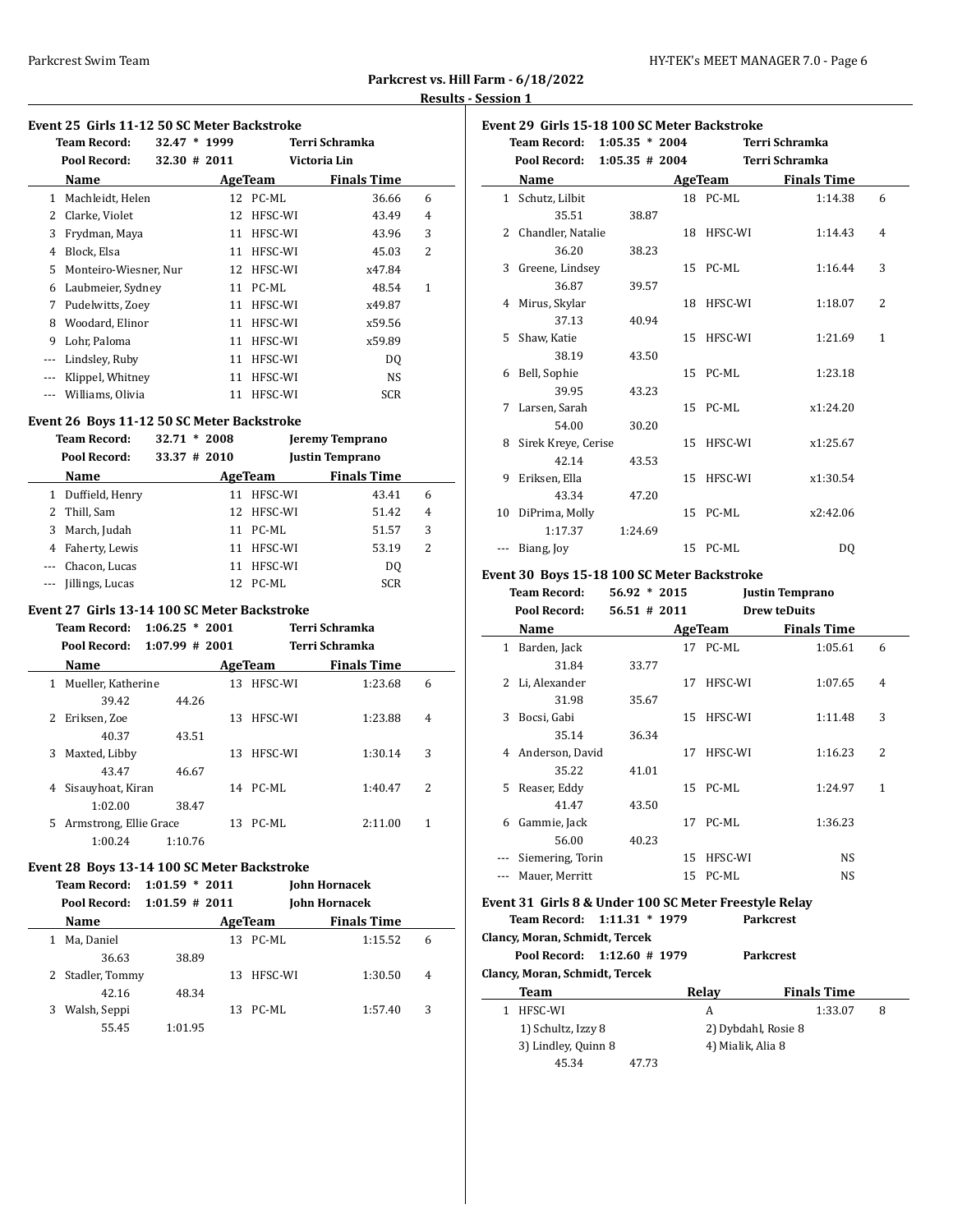**Parkcrest vs. Hill Farm - 6/18/2022 Results - Session 1**

# **(Event 31 Girls 8 & Under 100 SC Meter Freestyle Relay)**

|     | Team                                                                                             |                   | <b>Relay</b> | <b>Finals Time</b>                        |   |
|-----|--------------------------------------------------------------------------------------------------|-------------------|--------------|-------------------------------------------|---|
|     | 2 PC-ML                                                                                          |                   | A            | 1:40.87                                   | 4 |
|     | 1) Landerville, Dinah 8                                                                          |                   |              | 2) Slotten, Daphne 8                      |   |
|     | 3) Brown, Linnea 5                                                                               |                   |              | 4) Teelin, Nora 7                         |   |
|     | 47.08                                                                                            | 53.79             |              |                                           |   |
| 3   | HFSC-WI                                                                                          |                   | B            | 1:48.77                                   | 2 |
|     | 1) Clarke, Willow 8                                                                              |                   |              | 2) Pudelwitts, Winona 7                   |   |
|     | 3) Benzschawel, Emmie 8                                                                          |                   |              | 4) Allen, Isabel 8                        |   |
|     | 57.59                                                                                            | 51.18             |              |                                           |   |
| 4   | PC-ML                                                                                            |                   | B            | 2:11.42                                   |   |
|     | 1) Falk, Sophia 8                                                                                |                   |              | 2) Borkovec, Olivia 7                     |   |
|     | 3) Gustafson, Emma 8                                                                             |                   |              | 4) Cochran, Clara 6                       |   |
|     | 1:23.00                                                                                          | 48.42             |              |                                           |   |
| 5   | PC-ML                                                                                            |                   | С            | x2:16.23                                  |   |
|     | 1) Ward, Claire 6                                                                                |                   |              | 2) Walsh, Kinley 6                        |   |
|     | 3) Gitter, Isabella 8                                                                            |                   |              | 4) Brown, Nora 8                          |   |
|     | 1:18.95                                                                                          | 57.28             |              |                                           |   |
| 6   | HFSC-WI                                                                                          |                   | C            | x2:22.66                                  |   |
|     | 1) Dybdahl, Hazel 6                                                                              |                   |              | 2) Hammes, Adele 7                        |   |
|     | 3) Woodard, Miriam 7                                                                             |                   |              | 4) Frayne, Kempley 7                      |   |
| --- | PC-ML                                                                                            |                   | D            | DQ                                        |   |
|     | 1) Landerville, Maeve 6                                                                          |                   |              | 2) Alliet, Nora 7                         |   |
|     | 3) Borkovec, JoJo 5                                                                              |                   |              | 4) Gitter, Sophia 6                       |   |
|     | HFSC-WI                                                                                          |                   | D            | DQ                                        |   |
|     |                                                                                                  |                   |              |                                           |   |
|     |                                                                                                  |                   |              |                                           |   |
|     | 3) Samson, Kira 6<br>Event 32 Boys 8 & Under 100 SC Meter Freestyle Relay<br><b>Team Record:</b> | $1:13.68 * 2013$  |              | 2) Wangen, Penelope 7<br><b>Parkcrest</b> |   |
|     | TJ Bennett, A. Bennett, E. Prince, D. Zuver<br>Pool Record:                                      | $1:14.10 \# 1977$ |              | <b>Parkcrest</b>                          |   |
|     | T. Wuerger, Barnhart, Sturm, Bargman                                                             |                   |              |                                           |   |
|     | Team                                                                                             |                   | Relay        | <b>Finals Time</b>                        |   |
|     | 1 PC-ML                                                                                          |                   | A            | 1:31.09                                   | 8 |
|     | 1) Butrymowicz, Alex 8                                                                           |                   |              | 2) Bartol, Henry 8                        |   |
|     | 3) Brown, Grant 8                                                                                |                   |              | 4) Hallum, Cole 7                         |   |
|     | 53.96                                                                                            | 37.13             |              |                                           |   |
| 2   | HFSC-WI                                                                                          |                   | A            | 1:58.61                                   | 4 |
|     | 1) Prasch, Oliver 8                                                                              |                   |              | 2) Braun, Mason 7                         |   |
|     | 3) Clarke, River 8                                                                               |                   |              | 4) Kinnunen, Sam 8                        |   |
|     | 56.76                                                                                            | 1:01.85           |              |                                           |   |
| 3   | PC-ML                                                                                            |                   | B            | 2:02.31                                   | 2 |
|     | 1) Teelin, Joseph 6                                                                              |                   |              | 2) Perkins, Henry 8                       |   |
|     | 3) Branch, Nathan 8                                                                              |                   |              | 4) Patterson, Brice 7                     |   |
|     | 47.66                                                                                            | 1:14.65           |              |                                           |   |
|     | 4 PC-ML                                                                                          |                   | С            | x2:22.38                                  |   |
|     | 1) Craver, Griffin 6                                                                             |                   |              | 2) Armstrong, Jack 8                      |   |
|     | 3) Bach, Thomas 5                                                                                |                   |              | 4) Bartol, Charlie 5                      |   |
|     | 36.01                                                                                            | 1:46.37           |              |                                           |   |
| 5   | HFSC-WI                                                                                          |                   | B            | 2:36.43                                   |   |
|     | 1) Vandehaar, Henry 7                                                                            |                   |              | 2) Lemaster, Mason 8                      |   |
|     | 3) Basarich, Benjamin 8                                                                          |                   |              |                                           |   |

|     | Event 33  Girls 9-10 100 SC Meter IM     |                    |   |            |                          |   |
|-----|------------------------------------------|--------------------|---|------------|--------------------------|---|
|     | Team Record: 1:15.28 * 2001              |                    |   |            | <b>Beth Schramka</b>     |   |
|     | Pool Record:                             | $1:15.95 \# 2011$  |   |            | <b>Katrina Marty</b>     |   |
|     | Name                                     |                    |   |            | AgeTeam Finals Time      |   |
|     | 1 Thill, Betsy                           |                    |   | 10 HFSC-WI | 1:47.01                  | 6 |
|     | 49.86                                    | 57.15              |   |            |                          |   |
|     | 2 Rothamer, River                        |                    |   | 10 PC-ML   | 1:51.17                  | 4 |
|     | 55.84                                    | 55.33              |   |            |                          |   |
|     | 3 Shukla, Leora                          |                    | 9 | HFSC-WI    | 1:54.55                  | 3 |
|     | 55.60                                    | 58.95              |   |            |                          |   |
|     | 4 Walsh, Maya                            |                    |   | 10 PC-ML   | 2:09.94                  | 2 |
|     | 1:04.38                                  | 1:05.56            |   |            |                          |   |
|     | Event 34 Boys 9-10 100 SC Meter IM       |                    |   |            |                          |   |
|     | Team Record: 1:16.71 * 2006              |                    |   |            | Jeremy Temprano          |   |
|     | Pool Record:                             | $1:18.96 \# 2006$  |   |            | Jeremy Temprano          |   |
|     | <b>Name</b>                              |                    |   | AgeTeam    | <b>Finals Time</b>       |   |
|     |                                          |                    |   | 9 PC-ML    | 1:38.85                  | 6 |
|     | 1 Tong, Jerry<br>47.90                   | 50.95              |   |            |                          |   |
|     | $\mathbf{2}^{\prime}$<br>Teelin, Brendan |                    | 9 | PC-ML      | 2:03.23                  | 4 |
|     | 59.31                                    | 1:03.92            |   |            |                          |   |
|     | 3<br>Hammes, William                     |                    | 9 | HFSC-WI    | 2:33.03                  | 3 |
|     | 1:12.15                                  | 1:20.88            |   |            |                          |   |
| --- | Braun, Nicholas                          |                    |   | 10 HFSC-WI | DQ                       |   |
|     |                                          |                    |   |            |                          |   |
|     | Event 35  Girls 11-12 100 SC Meter IM    |                    |   |            |                          |   |
|     | Team Record: 1:11.03 * 2003              |                    |   |            | <b>Beth Schramka</b>     |   |
|     | Pool Record:                             | $1:05.00 \# 2011$  |   |            | <b>Beata Nelson</b>      |   |
|     |                                          |                    |   |            | Name AgeTeam Finals Time |   |
|     | 1 Butrymowicz, Ada                       |                    |   | 12 PC-ML   | 1:21.08                  | 6 |
|     | 36.30                                    | 44.78              |   |            |                          |   |
|     | 2 Habermann, Collette                    |                    |   | 12 PC-ML   | 1:29.64                  | 4 |
|     | 43.83                                    | 45.81              |   |            |                          |   |
|     | 3<br>Faherty, Adelae                     |                    |   | 12 HFSC-WI | 1:32.36                  | 3 |
|     | 44.99                                    | 47.37              |   |            |                          |   |
|     | 4 Fiegel, Ronnie                         |                    |   | 11 HFSC-WI | 1:41.05                  | 2 |
|     | 49.87                                    | 51.18              |   |            |                          |   |
|     | Shukla, Mira<br>5.                       |                    |   | 11 HFSC-WI | 1:46.71                  | 1 |
|     | 49.24                                    | 57.47              |   |            |                          |   |
|     | 6 Pudelwitts, Zoey                       |                    |   | 11 HFSC-WI | x1:52.50                 |   |
|     | 53.62                                    | 58.88              |   |            |                          |   |
|     | Event 36 Boys 11-12 100 SC Meter IM      |                    |   |            |                          |   |
|     | <b>Team Record:</b>                      | $1:11.50 * 1991$   |   |            | <b>Chris Wood</b>        |   |
|     | Pool Record:                             | $1:09.06 \pm 2011$ |   |            | <b>Michael Draves</b>    |   |
|     | <b>Name</b>                              |                    |   |            | AgeTeam Finals Time      |   |
|     | 1 Tong, Will                             |                    |   | 12 PC-ML   | 1:14.63                  | 6 |
|     | 34.82                                    | 39.81              |   |            |                          |   |
|     | 2<br>Kaun, Marat                         |                    |   | 12 HFSC-WI | 1:24.19                  | 4 |
|     | 52.00                                    | 32.19              |   |            |                          |   |
|     | 3 March, Elijah                          |                    |   | 12 PC-ML   | 1:34.24                  | 3 |
|     | 48.25                                    | 45.99              |   |            |                          |   |
|     |                                          |                    |   |            |                          |   |
|     |                                          |                    |   |            |                          |   |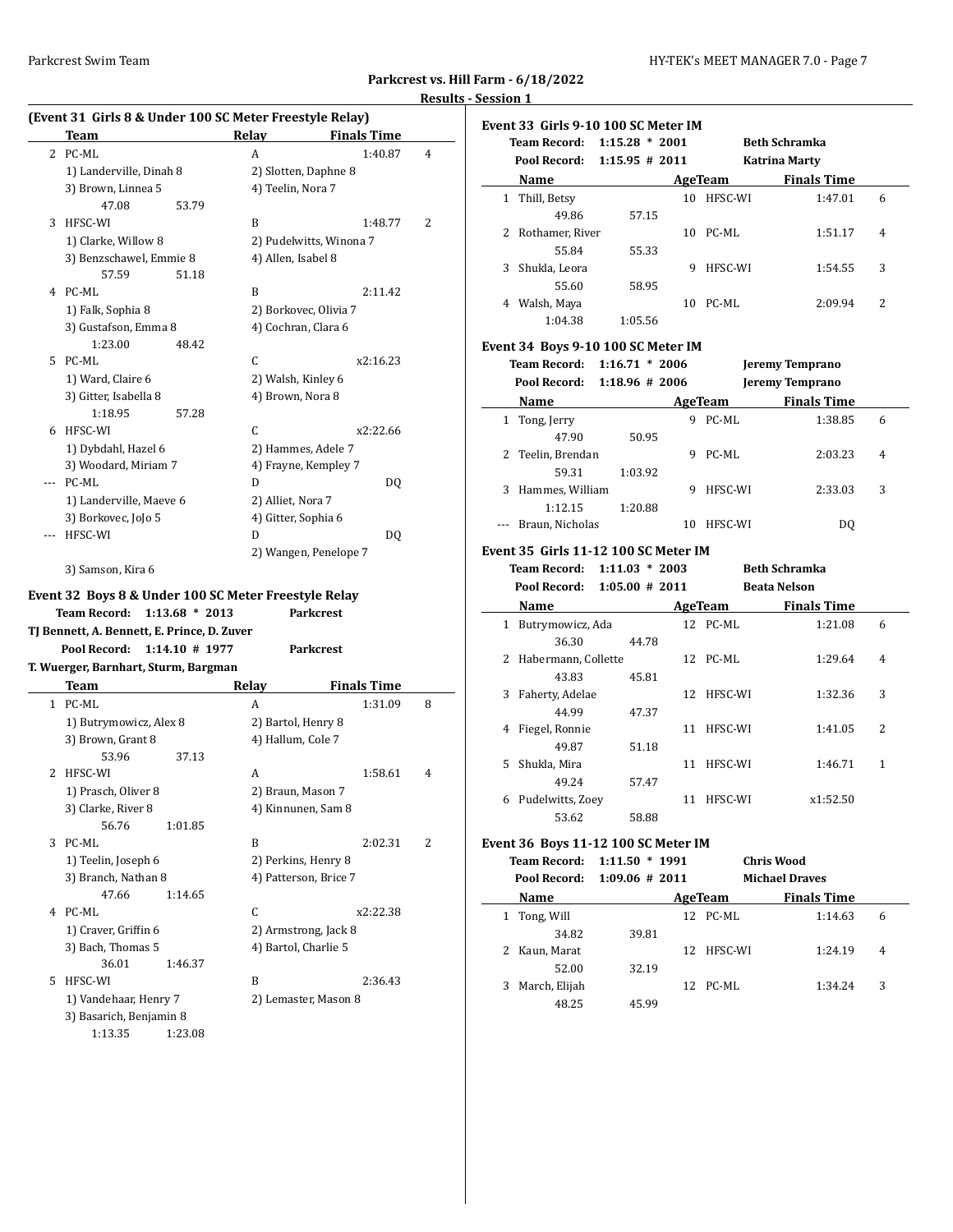|                         | . |
|-------------------------|---|
| . Hill Farm - 6/18/2022 |   |

# **Parkcrest vs. Results - Session 1**

# **Event 37 Girls 13-14 100 SC Meter IM**

|    | <b>Team Record:</b> | $1:06.91 * 1998$  |    |          | <b>Jane Evans</b>   |   |  |  |  |
|----|---------------------|-------------------|----|----------|---------------------|---|--|--|--|
|    | Pool Record:        | $1:05.07 \# 2013$ |    |          | <b>Beata Nelson</b> |   |  |  |  |
|    | Name                |                   |    | AgeTeam  | <b>Finals Time</b>  |   |  |  |  |
| 1  | Mueller, Katherine  |                   | 13 | HFSC-WI  | 1:24.48             | 6 |  |  |  |
|    | 44.00               | 40.48             |    |          |                     |   |  |  |  |
| 2  | Eriksen, Zoe        |                   | 13 | HFSC-WI  | 1:25.63             | 4 |  |  |  |
|    | 39.94               | 45.69             |    |          |                     |   |  |  |  |
| 3. | Clarke, Natalie     |                   | 14 | HFSC-WI  | 1:32.74             | 3 |  |  |  |
|    | 43.24               | 49.50             |    |          |                     |   |  |  |  |
| 4  | Wedding, Chloe      |                   |    | 13 PC-ML | 1:32.76             | 2 |  |  |  |
|    | 43.10               | 49.66             |    |          |                     |   |  |  |  |

# **Event 38 Boys 13-14 100 SC Meter IM**

|    | <b>Team Record:</b> | 1:02.90           | $*1993$ |          | <b>Chris Wood</b>  |   |
|----|---------------------|-------------------|---------|----------|--------------------|---|
|    | Pool Record:        | $1:04.01 \# 2011$ |         |          | <b>Zack Parkin</b> |   |
|    | Name                |                   |         | AgeTeam  | <b>Finals Time</b> |   |
| 1  | Stegner, Nolan      |                   |         | 14 PC-ML | 1:20.18            | 6 |
|    | 36.08               | 44.10             |         |          |                    |   |
|    | 2 Rothamer, Berndt  |                   |         | 13 PC-ML | 1:20.32            | 4 |
|    | 38.47               | 41.85             |         |          |                    |   |
| 3  | Kures, Sam          |                   | 13      | HFSC-WI  | 1:26.43            | 3 |
|    | 39.66               | 46.77             |         |          |                    |   |
| 4  | Richards, Ryder     |                   | 13      | PC-ML    | 1:33.51            | 2 |
|    | 45.22               | 48.29             |         |          |                    |   |
| 5. | Beard, AJ           |                   | 13      | PC-ML    | x2:01.66           |   |
|    | 54.94               | 1:06.72           |         |          |                    |   |

#### **Event 39 Girls 15-18 200 SC Meter IM**

|   | Team Record:        | $2:18.79 * 1999$ |         |            | <b>Jane Evans</b>  |   |
|---|---------------------|------------------|---------|------------|--------------------|---|
|   | Pool Record:        | $2:18.79$ # 1999 |         |            | <b>Jane Evans</b>  |   |
|   | Name                |                  | AgeTeam |            | <b>Finals Time</b> |   |
| 1 | Talerico, Ren       |                  |         | 16 HFSC-WI | 2:45.93            | 6 |
|   | 32.65               | 40.45            |         | 48.23      | 44.60              |   |
| 2 | McDermott, Clare    |                  |         | 15 PC-ML   | 2:50.59            | 4 |
|   | 35.50               | 42.95            |         | 53.35      | 38.79              |   |
| 3 | Schmitz, Lily       |                  | 17      | PC-ML      | 2:54.00            | 3 |
|   | 36.45               | 45.44            |         | 51.23      | 40.88              |   |
| 4 | Sirek Kreye, Cerise |                  | 15      | HFSC-WI    | 3:00.56            | 2 |
|   | 41.26               | 45.91            |         | 52.28      | 41.11              |   |
| 5 | Stegner, Maya       |                  | 16      | PC-ML      | 3:04.53            | 1 |
|   | 38.65               | 46.22            |         | 57.93      | 41.73              |   |
| 6 | Bell, Sophie        |                  |         | 15 PC-ML   | x3:17.73           |   |
|   | 45.50               | 44.94            |         | 59.89      | 47.40              |   |
|   |                     |                  |         |            |                    |   |

#### **Event 40 Boys 15-18 200 SC Meter IM**

|   | <b>Team Record:</b> | $2:13.18 * 2014$  |    |         | <b>Justin Temprano</b> |   |
|---|---------------------|-------------------|----|---------|------------------------|---|
|   | Pool Record:        | $2:13.18 \# 2014$ |    |         | <b>Justin Temprano</b> |   |
|   | Name                |                   |    | AgeTeam | <b>Finals Time</b>     |   |
| 1 | Barden, Jack        |                   | 17 | PC-ML   | 2:23.12                | 6 |
|   | 30.95               | 36.31             |    | 43.30   | 32.56                  |   |
|   | 2 Runzheimer, Ben   |                   | 16 | HFSC-WI | 2:24.54                | 4 |
|   | 29.62               | 36.71             |    | 42.52   | 35.69                  |   |
| 3 | Shaw, Alex          |                   | 17 | HFSC-WI | 2:32.61                | 3 |
|   | 29.52               | 40.39             |    | 45.86   | 36.84                  |   |
|   | Siemering, Torin    |                   | 15 | HFSC-WI | NS                     |   |

| Event 41 Girls 8 & Under 25 SC Meter Breaststroke |                     |                |         |                    |   |  |  |  |  |  |
|---------------------------------------------------|---------------------|----------------|---------|--------------------|---|--|--|--|--|--|
|                                                   | <b>Team Record:</b> | $21.87 * 1995$ |         | Erika Hubbard      |   |  |  |  |  |  |
|                                                   | Pool Record:        | 20.00 # 1999   |         | Kayla Smith        |   |  |  |  |  |  |
|                                                   | Name                |                | AgeTeam | <b>Finals Time</b> |   |  |  |  |  |  |
| 1                                                 | Clarke, Willow      | 8              | HFSC-WI | 28.20              | 6 |  |  |  |  |  |
| 2                                                 | Gustafson, Emma     | 8              | PC-ML   | 28.46              | 4 |  |  |  |  |  |
| 3                                                 | Mialik, Alia        | 8              | HFSC-WI | 28.52              | 3 |  |  |  |  |  |
| 4                                                 | Pierce, August      | 7              | HFSC-WI | 32.82              | 2 |  |  |  |  |  |
| 5.                                                | Hammes, Adele       | 7              | HFSC-WI | x42.03             |   |  |  |  |  |  |
| 6                                                 | Welch, Aliana       | 7              | HFSC-WI | x44.04             |   |  |  |  |  |  |
|                                                   | Woodard, Miriam     | 7              | HFSC-WI | DO.                |   |  |  |  |  |  |
|                                                   | Benzschawel, Emmie  | 8              | HFSC-WI | DO.                |   |  |  |  |  |  |
|                                                   | Frayne, Kempley     | 7              | HFSC-WI | DQ                 |   |  |  |  |  |  |
|                                                   | Pudelwitts, Winona  | 7              | HFSC-WI | DO.                |   |  |  |  |  |  |

## **Event 42 Boys 8 & Under 25 SC Meter Breaststroke**

**Team Record: 21.20 \* 1972 Peter Helmberger Pool Record: 20.57 # 1988 Brian Wainger**

| ruul netulu:<br>40.J/ # 1700 |    |         | DI IAII WAIIIgel   |   |  |
|------------------------------|----|---------|--------------------|---|--|
| Name                         |    | AgeTeam | <b>Finals Time</b> |   |  |
| Brown, Grant                 |    | PC-ML   | 20.46#             | 6 |  |
| 2 Butrymowicz, Alex          | 8. | PC-ML   | 26.81              | 4 |  |
| 3 Teelin, Joseph             |    | 6 PC-ML | 32.69              | 3 |  |
| --- Lemaster, Mason          | 8  | HFSC-WI | DO                 |   |  |
| --- Ley, Silas               |    | HFSC-WI | DO.                |   |  |

# **Event 43 Girls 9-10 50 SC Meter Breaststroke**

|                | <b>Team Record:</b>  |  | $40.40 * 2001$   |         | <b>Beth Schramka</b> |   |
|----------------|----------------------|--|------------------|---------|----------------------|---|
|                | Pool Record:         |  | $40.40 \pm 2001$ |         | <b>Beth Schramka</b> |   |
|                | Name                 |  |                  | AgeTeam | <b>Finals Time</b>   |   |
| 1              | Strange, Rosie       |  | 10               | HFSC-WI | 45.49                | 6 |
| 2              | Thill, Betsy         |  | 10               | HFSC-WI | 51.82                | 4 |
| 3              | Benzschawel, Mila    |  | 9                | HFSC-WI | 54.93                | 3 |
| $\overline{4}$ | Shukla, Leora        |  | 9                | HFSC-WI | x56.19               |   |
| 5              | Quattromani, Jane    |  | 9                | HFSC-WI | x1:03.89             |   |
| 6              | Farrar, Gwen         |  | 10               | PC-ML   | 1:06.47              | 2 |
| 7              | Hicken-Mackey, Agnes |  | 10               | HFSC-WI | x1:06.91             |   |
| 8              | Wright, Madalitso    |  | 9                | PC-ML   | 1:10.78              | 1 |
| 9              | Wright, Leah         |  | 9                | PC-ML   | 1:16.69              |   |
| $---$          | Armstrong, Emily     |  | 10               | PC-ML   | DQ                   |   |
| ---            | Walsh, Maya          |  | 10               | PC-ML   | DQ                   |   |
| $---$          | Heinold, Libby       |  | 10               | PC-ML   | DQ                   |   |
| ---            | Borkovec, Mari       |  | 9                | PC-ML   | DQ                   |   |
| ---            | Lehr, Ari            |  | 9                | HFSC-WI | DQ                   |   |
| $---$          | Lancaster, Henrietta |  | 9                | HFSC-WI | DQ                   |   |
| $---$          | Hilcove, Annabel     |  | 9                | HFSC-WI | DQ                   |   |
| ---            | Oakes, Lucy          |  | 10               | HFSC-WI | DQ                   |   |
|                | Frayne, Kinsley      |  | 10               | HFSC-WI | NS                   |   |
| $- - -$        | Kaufman, Caroline    |  | 9                | HFSC-WI | <b>SCR</b>           |   |

# **Event 44 Boys 9-10 50 SC Meter Breaststroke**

|    | <b>Team Record:</b>    | $41.34 * 1996$ |    |         | <b>Chris Miedaner</b>      |   |
|----|------------------------|----------------|----|---------|----------------------------|---|
|    | Pool Record:           | 38.07 # 2011   |    |         | <b>Gennarino Conzemius</b> |   |
|    | Name                   |                |    | AgeTeam | <b>Finals Time</b>         |   |
|    | Duffield, Harper       |                | 9  | HFSC-WI | 51.64                      | 6 |
|    | 2 Habermann, Alexander |                | 10 | PC-ML   | 51.68                      | 4 |
| 3  | Heinrich, Eli          |                | 9  | PC-ML   | 57.78                      | 3 |
|    | March, Ezrah           |                | 10 | PC-ML   | 1:00.96                    | 2 |
| 5. | Teelin, Brendan        |                | g  | PC-ML   | x1:01.36                   |   |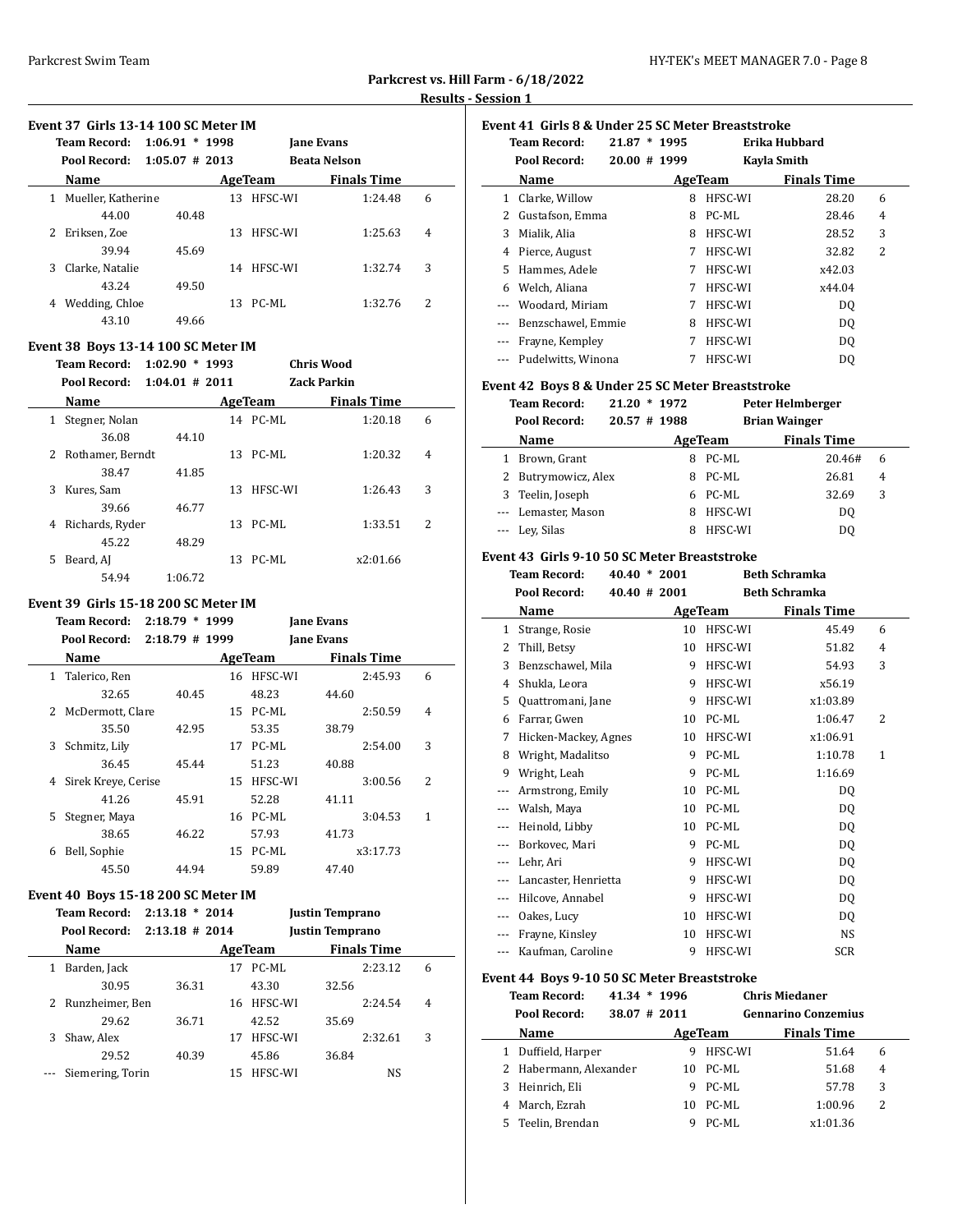## Parkcrest Swim Team HY-TEK's MEET MANAGER 7.0 - Page 9

# **Parkcrest vs. Hill Farm - 6/18/2022 Results - Session 1**

 $\frac{1}{2}$ 

 $\overline{\phantom{a}}$ 

|   |                                               |    |         |                    | Res |
|---|-----------------------------------------------|----|---------|--------------------|-----|
|   | (Event 44 Boys 9-10 50 SC Meter Breaststroke) |    |         |                    |     |
|   | Name                                          |    | AgeTeam | <b>Finals Time</b> |     |
| 6 | Samson, Jake                                  | 9  | HFSC-WI | 1:13.75            | 1   |
| 7 | Laubmeier, Paul                               | 9  | PC-ML   | x1:24.09           |     |
| 8 | Walcott, Conor                                | 9  | PC-ML   | x1:40.19           |     |
|   | Moen, Matthew                                 | 9  | PC-ML   | DO.                |     |
|   | Oakes, Averett                                | 10 | HFSC-WI | DO.                |     |
|   | Orcutt, Finn                                  | 9  | HFSC-WI | DO.                |     |
|   | Renfro, Zeke                                  | 9  | HFSC-WI | DO.                |     |
|   | Kimpton, Henry                                | 9  | HFSC-WI | DO.                |     |
|   | Schell, Moselev                               | 10 | HFSC-WI | DO.                |     |
|   | Majka, Elliott                                | 9  | PC-ML   | DO.                |     |
|   | LeMaster, Liam                                | 9  | HFSC-WI | DO                 |     |
|   | Nardi Arroyo, Oscar                           | 9  | HFSC-WI | NS                 |     |

#### **Event 45 Girls 11-12 50 SC Meter Breaststroke**

|          | <b>Team Record:</b>   | 37.37 | ∗                |          | J. Evans $(96)/E$ . Hubbard $(99)$ |   |
|----------|-----------------------|-------|------------------|----------|------------------------------------|---|
|          | Pool Record:          |       | $35.07 \pm 2011$ |          | <b>Beata Nelson</b>                |   |
|          | <b>Name</b>           |       |                  | AgeTeam  | <b>Finals Time</b>                 |   |
| 1        | Machleidt, Helen      |       |                  | 12 PC-ML | 37.46                              | 6 |
|          | 2 Habermann, Collette |       |                  | 12 PC-ML | 45.13                              | 4 |
| 3        | Fiegel, Ronnie        |       | 11               | HFSC-WI  | 50.09                              | 3 |
| 4        | Wangen, Arrow         |       | 12               | HFSC-WI  | 55.68                              | 2 |
| 5.       | Kinnunen. Anna        |       | 11               | HFSC-WI  | 59.13                              | 1 |
|          | --- Hartshorn, Aoife  |       | 12.              | HFSC-WI  | DO.                                |   |
| $\cdots$ | Peterson, Lucy        |       |                  | 12 PC-ML | NS                                 |   |
|          | Klippel, Whitney      |       | 11               | HFSC-WI  | NS                                 |   |

#### **Event 46 Boys 11-12 50 SC Meter Breaststroke**

|          | <b>Team Record:</b> | $35.05 * 2012$ |    |          | David Chen         |   |  |
|----------|---------------------|----------------|----|----------|--------------------|---|--|
|          | Pool Record:        | 35.05 # 2012   |    |          | David Chen         |   |  |
|          | Name                |                |    | AgeTeam  | <b>Finals Time</b> |   |  |
| 1        | March, Elijah       |                |    | 12 PC-ML | 46.04              | 6 |  |
| 2        | Dybdahl, Cole       |                | 12 | HFSC-WI  | 47.45              | 4 |  |
| 3        | Orcutt, Wyatt       |                | 11 | HFSC-WI  | 1:01.92            | 3 |  |
| 4        | Pudelwitts, Hudson  |                | 12 | HFSC-WI  | 1:05.46            | 2 |  |
| $\cdots$ | Barnett, Levi       |                |    | 12 PC-ML | D <sub>0</sub>     |   |  |
| $\cdots$ | Strange, Sam        |                | 12 | HFSC-WI  | D <sub>0</sub>     |   |  |
| $---$    | Jillings, Lucas     |                | 12 | PC-ML    | <b>SCR</b>         |   |  |

# **Event 47 Girls 13-14 100 SC Meter Breaststroke**

| Team Record: 1:13.73 * 1998 |       |            | <b>Jane Evans</b>  |   |
|-----------------------------|-------|------------|--------------------|---|
| Pool Record: 1:14.31 # 1999 |       |            | <b>Jane Evans</b>  |   |
| <b>Name</b>                 |       | AgeTeam    | <b>Finals Time</b> |   |
| 1 Talerico, Jory            |       | 14 HFSC-WI | 1:25.54            | 6 |
| 39.89                       | 45.65 |            |                    |   |
| --- Armstrong, Ellie Grace  |       | 13 PC-ML   | DO                 |   |

# **Event 48 Boys 13-14 100 SC Meter Breaststroke**

|   | <b>Team Record:</b> | $1:08.10 * 1993$  |          | <b>Chris Wood</b>  |   |  |
|---|---------------------|-------------------|----------|--------------------|---|--|
|   | Pool Record:        | $1:11.22 \# 2014$ |          | David Chen         |   |  |
|   | Name                |                   | AgeTeam  | <b>Finals Time</b> |   |  |
|   | Ma, Daniel          |                   | 13 PC-ML | 1:23.04            | 6 |  |
|   | 39.47               | 43.57             |          |                    |   |  |
|   | 2 Teelin, Dylan     |                   | 13 PC-ML | 1:25.16            | 4 |  |
|   | 39.03               | 46.13             |          |                    |   |  |
| 3 | March, Matthew      |                   | 14 PC-ML | 1:39.48            | 3 |  |
|   | 47.80               | 51.68             |          |                    |   |  |

| 4 Welch, Sam      |       | 14 HFSC-WI | 1:46.09 |  |
|-------------------|-------|------------|---------|--|
| 48.88             | 57.21 |            |         |  |
| --- Kremer, Fritz |       | 13 HFSC-WI | DO      |  |
|                   |       |            |         |  |

# **Event 49 Girls 15-18 100 SC Meter Breaststroke**

# **Team Record: 1:12.89 \* 1999 Jane Evans Pool Record: 1:12.89 # 1999 Jane Evans**

| . vv. necv. u.                     | 1.14.0 <i>)</i> = 1 <i>.111</i> |    |          | janë Lyano         |                |
|------------------------------------|---------------------------------|----|----------|--------------------|----------------|
| Name                               |                                 |    | AgeTeam  | <b>Finals Time</b> |                |
| Hershberger, Sarah<br>$\mathbf{1}$ |                                 | 18 | HFSC-WI  | 1:28.70            | 6              |
| 40.80                              | 47.90                           |    |          |                    |                |
| 2 Schmitz, Lily                    |                                 |    | 17 PC-ML | 1:32.21            | $\overline{4}$ |
| 44.50                              | 47.71                           |    |          |                    |                |
| 3 Mueller, Anna                    |                                 | 18 | HFSC-WI  | 1:36.67            | 3              |
| 44.83                              | 51.84                           |    |          |                    |                |
| Larsen, Sarah<br>4                 |                                 |    | 15 PC-ML | 1:39.52            | 2              |
| 45.98                              | 53.54                           |    |          |                    |                |
| Hansen, Megan<br>5.                |                                 |    | 15 PC-ML | 1:39.86            | 1              |
| 46.22                              | 53.64                           |    |          |                    |                |
| Stegner, Maya<br>6                 |                                 |    | 16 PC-ML | x1:42.72           |                |
| 47.60                              | 55.12                           |    |          |                    |                |

# **Event 50 Boys 15-18 100 SC Meter Breaststroke**

|   | <b>Team Record:</b><br>Pool Record: | $1:06.54 * 2013$<br>$1:07.18 \# 2011$ |    |            | <b>Jeremy Temprano</b><br>R.J. Leiferman |   |  |
|---|-------------------------------------|---------------------------------------|----|------------|------------------------------------------|---|--|
|   | Name                                |                                       |    | AgeTeam    | <b>Finals Time</b>                       |   |  |
| 1 | Mueller, Abram                      |                                       |    | 16 HFSC-WI | 1:06.15#                                 | 6 |  |
|   | 31.24                               | 34.91                                 |    |            |                                          |   |  |
| 2 | Bocsi, Dani                         |                                       | 17 | HFSC-WI    | 1:13.81                                  | 4 |  |
|   | 34.07                               | 39.74                                 |    |            |                                          |   |  |
| 3 | Frakes, Finn                        |                                       | 16 | HFSC-WI    | 1:17.99                                  | 3 |  |
|   | 36.17                               | 41.82                                 |    |            |                                          |   |  |
| 4 | Mozena, Sam                         |                                       | 17 | HFSC-WI    | x1:20.38                                 |   |  |
|   | 38.18                               | 42.20                                 |    |            |                                          |   |  |
| 5 | Anderson, David                     |                                       | 17 | HFSC-WI    | x1:20.88                                 |   |  |
| 6 | Blum, Yishai                        |                                       | 15 | HFSC-WI    | x1:30.94                                 |   |  |
|   | 41.98                               | 48.96                                 |    |            |                                          |   |  |
| 7 | Reaser, Eddy                        |                                       | 15 | PC-ML      | 1:41.40                                  | 2 |  |
|   | 46.03                               | 55.37                                 |    |            |                                          |   |  |

#### **Event 51 Girls 8 & Under 25 SC Meter Butterfly**

|   | <b>Team Record:</b> | $17.02 * 2007$   |         | <b>Claire Eckerle</b>         |   |
|---|---------------------|------------------|---------|-------------------------------|---|
|   | Pool Record:        | $16.35 \pm 2011$ |         | <b>Gabriela Pierobon Mays</b> |   |
|   | Name                |                  | AgeTeam | <b>Finals Time</b>            |   |
|   | Mialik, Alia        | 8                | HFSC-WI | 24.97                         | 6 |
|   | 2 Teelin, Nora      | 7                | PC-ML   | 25.67                         | 4 |
| 3 | Falk, Sophia        | 8                | PC-ML   | 31.24                         | 3 |
|   | Dybdahl, Hazel      | 6                | HFSC-WI | 31.27                         | 2 |
|   | --- Lindley, Quinn  | 8                | HFSC-WI | D <sub>0</sub>                |   |
|   | --- Hammes, Adele   | 7                | HFSC-WI | DO.                           |   |
|   | --- Ward, Claire    |                  | PC-ML   | NS                            |   |

#### **Event 52 Boys 8 & Under 25 SC Meter Butterfly**

| <b>Team Record:</b> | $17.42 * 2004$ |         | <b>Jeremy Temprano</b> |   |
|---------------------|----------------|---------|------------------------|---|
| Pool Record:        | 17.68 # 1991   |         | <b>Paul Brehm</b>      |   |
| Name                |                | AgeTeam | <b>Finals Time</b>     |   |
| 1 Butrymowicz, Alex |                | 8 PC-ML | 26.52                  | 6 |
| 2 Meyer, Boone      |                | HFSC-WI | 40.07                  | 4 |
| --- Hallum, Cole    |                | PC-ML   | DO                     |   |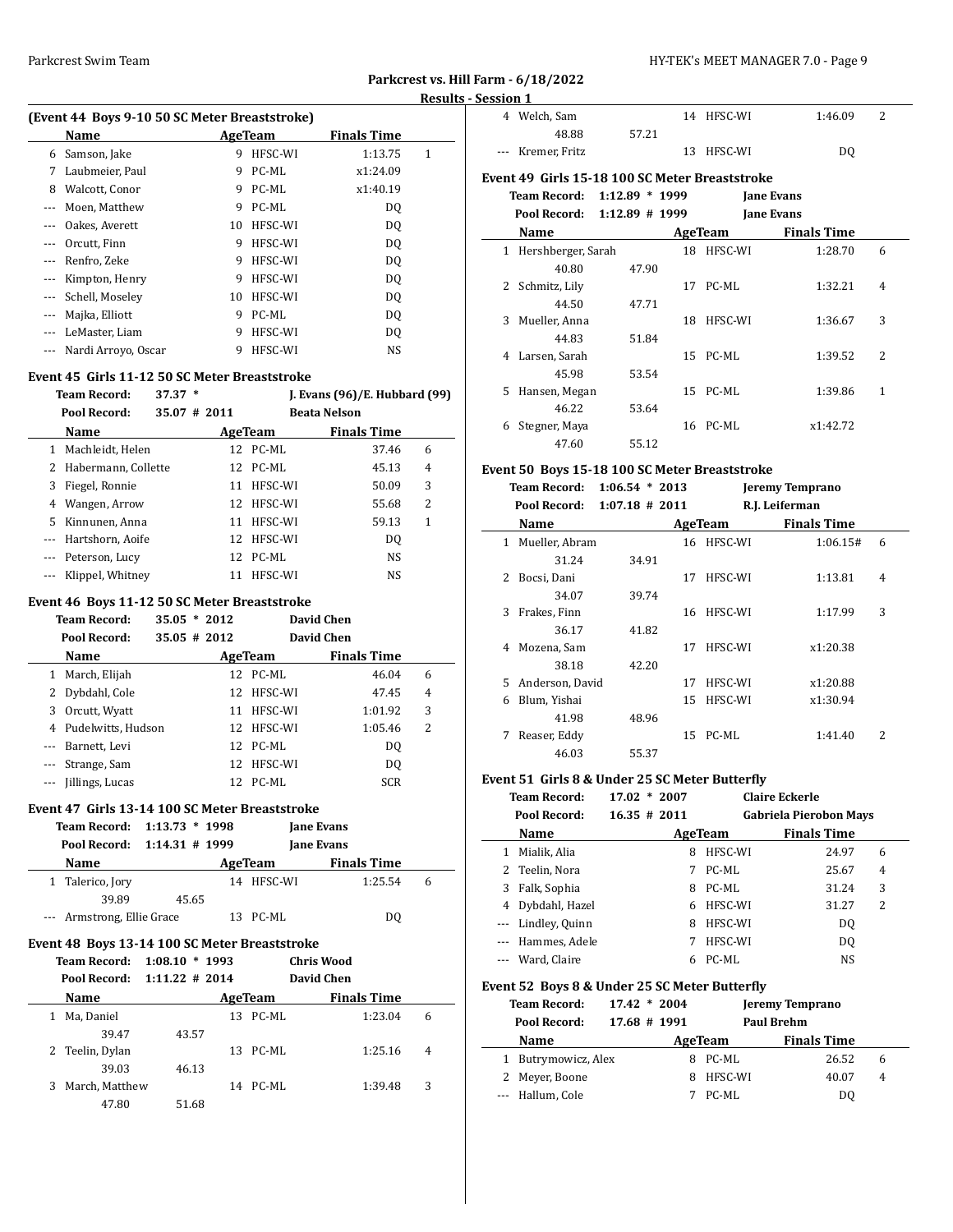| Parkcrest vs. Hill Farm - 6/18/2022 |
|-------------------------------------|
| <b>Results - Session 1</b>          |

 $\overline{a}$ 

# **Event 53 Girls 9-10 50 SC Meter Butterfly**

|    | <b>Team Record:</b><br>Pool Record: | 34.83<br>32.70 # 2011 | $* 1994$ |         | <b>Jane Evans</b><br>Katrina Marty |   |  |
|----|-------------------------------------|-----------------------|----------|---------|------------------------------------|---|--|
|    | Name                                |                       |          | AgeTeam | <b>Finals Time</b>                 |   |  |
|    | Arakawa-Thomas, Nani                |                       | 10       | PC-ML   | 39.44                              | 6 |  |
|    | Slotten, Lucy<br>2                  |                       | 10       | PC-ML   | 53.65                              | 4 |  |
|    | Morris, Adelle<br>3                 |                       | 9        | HFSC-WI | 57.26                              | 3 |  |
|    | Cooney, Anna<br>4                   |                       | 10       | HFSC-WI | 58.78                              | 2 |  |
| 5. | Wagner, Cora                        |                       | 9        | PC-ML   | 1:03.42                            | 1 |  |
|    | Frydman, Arie                       |                       | 9        | HFSC-WI | DO                                 |   |  |

#### **Event 54 Boys 9-10 50 SC Meter Butterfly**

|    | <b>Team Record:</b><br>Pool Record: | 32.59<br>$*2006$<br>33.89 # 2006 |         | <b>Jeremy Temprano</b><br><b>Jeremy Temprano</b> |   |
|----|-------------------------------------|----------------------------------|---------|--------------------------------------------------|---|
|    | Name                                |                                  | AgeTeam | <b>Finals Time</b>                               |   |
|    | Kaun, Dmitri                        | 10                               | HFSC-WI | 40.30                                            | 6 |
| 2  | Maxted, Ryan                        | 10                               | HFSC-WI | 41.75                                            | 4 |
| 3  | Mialik, Kai                         | 10                               | HFSC-WI | 42.31                                            | 3 |
| 4  | March, Ezrah                        | 10                               | PC-ML   | 1:02.55                                          | 2 |
| 5. | Culberson, Matthew                  |                                  | PC-ML   | 1:12.83                                          |   |

#### **Event 55 Girls 11-12 50 SC Meter Butterfly**

| <b>Team Record:</b> | $31.01 * 1995$ |            | <b>Jackie Flint</b>           |   |
|---------------------|----------------|------------|-------------------------------|---|
| Pool Record:        | $29.74$ # 2015 |            | <b>Gabriela Pierobon Mays</b> |   |
| <b>Name</b>         |                | AgeTeam    | <b>Finals Time</b>            |   |
| 1 Butrymowicz, Ada  |                | 12 PC-ML   | 35.45                         | 6 |
| 2 Allen, Evelyn     |                | 11 HFSC-WI | 45.80                         | 4 |

#### **Event 56 Boys 11-12 50 SC Meter Butterfly**

|    | <b>Team Record:</b> | 30.89          | $*1991$ |          | Chris Wood         |   |  |
|----|---------------------|----------------|---------|----------|--------------------|---|--|
|    | Pool Record:        | $29.84$ # 2015 |         |          | <b>Nate Lamers</b> |   |  |
|    | <b>Name</b>         |                |         | AgeTeam  | <b>Finals Time</b> |   |  |
|    | Tong, Will          |                |         | 12 PC-ML | 33.08              | 6 |  |
|    | 2 Rubinstin, Kyle   |                |         | 12 PC-ML | 36.10              | 4 |  |
| 3. | March, Judah        |                | 11      | PC-ML    | 52.57              | 3 |  |
|    | Thill, Sam          |                | 12.     | HFSC-WI  | 1:00.75            | 2 |  |

#### **Event 57 Girls 13-14 50 SC Meter Butterfly**

|    | <b>Team Record:</b><br>Pool Record: | 29.87<br>$*2015$<br>27.70 # 2013 |         | Olivia Bloomer<br><b>Beata Nelson</b> |                |
|----|-------------------------------------|----------------------------------|---------|---------------------------------------|----------------|
|    | Name                                |                                  | AgeTeam | <b>Finals Time</b>                    |                |
|    | Mozena, Zoey                        | 13.                              | HFSC-WI | 35.58                                 | 6              |
| 2  | Maxted, Libby                       | 13                               | HFSC-WI | 37.07                                 | $\overline{4}$ |
| 3. | Peterson, June                      | 14                               | PC-ML   | 38.73                                 | 3              |
| 4  | Wedding, Chloe                      | 13.                              | PC-ML   | 42.91                                 | 2              |
| 5. | Littlefield. Zoë                    | 14                               | HFSC-WI | 44.30                                 | 1              |

#### **Event 58 Boys 13-14 50 SC Meter Butterfly**

|   | <b>Team Record:</b> | $28.12 * 2010$ |     |          | <b>Jeremy Temprano</b> |   |
|---|---------------------|----------------|-----|----------|------------------------|---|
|   | Pool Record:        | $26.87$ # 2011 |     |          | <b>Ben Gebhart</b>     |   |
|   | Name                |                |     | AgeTeam  | <b>Finals Time</b>     |   |
|   | 1 Stegner, Nolan    |                |     | 14 PC-ML | 33.38                  | 6 |
|   | 2 Rothamer, Berndt  |                |     | 13 PC-ML | 37.21                  | 4 |
| 3 | Beard, AJ           |                | 13. | PC-ML    | 54.04                  | 3 |

|    | Event 59 Girls 15-18 100 SC Meter Butterfly<br>Team Record:<br>Pool Record: 1:05.17 # 2000 | $1:03.69 * 2002$ |    |          | <b>Jane Evans</b><br><b>Jane Evans</b> |   |
|----|--------------------------------------------------------------------------------------------|------------------|----|----------|----------------------------------------|---|
|    | Name                                                                                       |                  |    | AgeTeam  | <b>Finals Time</b>                     |   |
|    | 1 McDermott, Clare                                                                         |                  |    | 15 PC-ML | 1:12.01                                | 6 |
|    | 35.55                                                                                      | 36.46            |    |          |                                        |   |
|    | 2 Talerico, Ren                                                                            |                  | 16 | HFSC-WI  | 1:12.04                                | 4 |
| 3. | Schutz, Lilbit                                                                             |                  | 18 | PC-ML    | 1:22.06                                | 3 |
|    | 37.54                                                                                      | 44.52            |    |          |                                        |   |

#### **Event 60 Boys 15-18 100 SC Meter Butterfly**

|    | <b>Team Record:</b> | $59.66 * 2011$  |    |            | <b>Ben Anderson</b> |                |  |
|----|---------------------|-----------------|----|------------|---------------------|----------------|--|
|    | Pool Record:        | $55.83 \# 2011$ |    |            | <b>Drew teDuits</b> |                |  |
|    | Name                |                 |    | AgeTeam    | <b>Finals Time</b>  |                |  |
| 1  | Runzheimer, Ben     |                 |    | 16 HFSC-WI | 1:04.69             | 6              |  |
|    | 29.93               | 34.76           |    |            |                     |                |  |
| 2  | Wielgus, Daniel     |                 | 18 | HFSC-WI    | 1:04.86             | $\overline{4}$ |  |
|    | 29.02               | 35.84           |    |            |                     |                |  |
| 3  | Mozena, Isaac       |                 | 15 | HFSC-WI    | 1:09.97             | 3              |  |
|    | 31.44               | 38.53           |    |            |                     |                |  |
| 4  | Yehle, Peter        |                 |    | 16 PC-ML   | 1:16.72             | 2              |  |
|    | 34.89               | 41.83           |    |            |                     |                |  |
| 5. | Larsen, Charles     |                 |    | 16 PC-ML   | 1:16.96             | 1              |  |
|    | 34.76               | 42.20           |    |            |                     |                |  |
| 6  | McDermott, Nat      |                 | 17 | PC-ML      | 1:17.75             |                |  |
|    | 34.30               | 43.45           |    |            |                     |                |  |

#### **Event 61 Girls 8 & Under 100 SC Meter IM**

| Team Record: 1:26.33 * 1999 |         |         | <b>Beth Schramka</b> |   |
|-----------------------------|---------|---------|----------------------|---|
| Pool Record: 1:26.33 # 1999 |         |         | <b>Beth Schramka</b> |   |
| Name                        | AgeTeam |         | <b>Finals Time</b>   |   |
| 1 Frayne, Kempley           |         | HFSC-WI | 2:50.50              | 6 |
| --- Simon, Sophia           |         | HFSC-WI | SCR                  |   |

#### **Event 62 Boys 8 & Under 100 SC Meter IM**

|                             | Team Record: 1:35.25 * 2005 |       |    |               | <b>Teddy Endres</b> |   |  |
|-----------------------------|-----------------------------|-------|----|---------------|---------------------|---|--|
| Pool Record: 1:31.21 # 1999 |                             |       |    | Chris Kuecker |                     |   |  |
|                             | Name                        |       |    | AgeTeam       | <b>Finals Time</b>  |   |  |
|                             | Brown, Grant                |       | 8. | PC-ML         | 1:27.66#            | 6 |  |
|                             | 42.23                       | 45.43 |    |               |                     |   |  |
|                             | --- Bartol, Henry           |       |    | PC-ML         | DO                  |   |  |

#### **Event 63 Girls 9-10 200 SC Meter Freestyle Relay**

**Team Record: 2:16.84 \* 1994 Parkcrest**

#### **Boncyk, Priest, Luetke, Evans Pool Record: 2:15.40 # 2011 Hawks Landing**

# **K Barth, A Spielman, C Otto, G Gnewuch**

 $\overline{\phantom{0}}$ 

| Team                       |       | Relav               |                       | <b>Finals Time</b> |   |
|----------------------------|-------|---------------------|-----------------------|--------------------|---|
| HFSC-WI                    |       | A                   |                       | 2:48.54            | 8 |
| 1) Shukla, Leora 9         |       | 2) Thill, Betsy 10  |                       |                    |   |
| 3) Polynice, Taiga 10      |       |                     | 4) Strange, Rosie 10  |                    |   |
| 51.45                      | 38.78 | 40.61               | 37.70                 |                    |   |
| 2 PC-ML                    |       | A                   |                       | 2:48.90            | 4 |
| 1) Arakawa-Thomas, Nani 10 |       | 2) Slotten, Lucy 10 |                       |                    |   |
| 3) Walsh, Maya 10          |       |                     | 4) Rothamer, River 10 |                    |   |
| 37.83                      | 42.07 | 50.63               | 38.37                 |                    |   |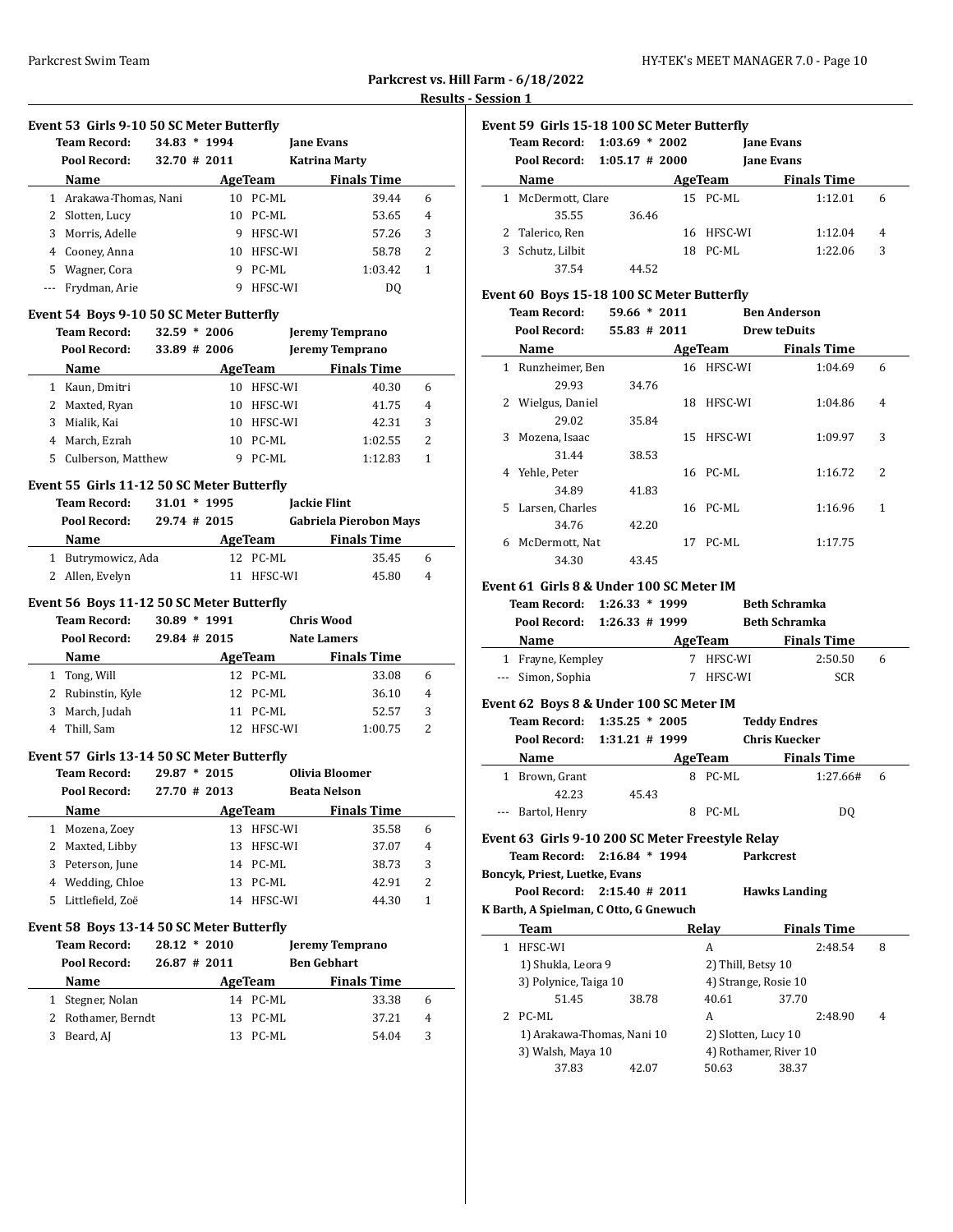$\overline{a}$ 

**Parkcrest vs. Hill Farm - 6/18/2022**

# **(Event 63 Girls 9-10 200 SC Meter Freestyle Relay)**

|    | Team                         |       | Relav                    | <b>Finals Time</b>                  |  |
|----|------------------------------|-------|--------------------------|-------------------------------------|--|
| 3  | HFSC-WI                      |       | B                        | $\overline{\mathcal{L}}$<br>3:27.90 |  |
|    | 1) Quattromani, Jane 9       |       | 2) Stadler, Tess 10      |                                     |  |
|    | 3) DeCicco, Adeline 10       |       | 4) Benzschawel, Mila 9   |                                     |  |
|    | 51.64                        | 55.88 | 1:00.10                  | 40.28                               |  |
| 4  | PC-ML                        |       | R                        | 3:49.09                             |  |
|    | 1) Cochran, Hazel 9          |       | 2) Wagner, Cora 9        |                                     |  |
|    | 3) Wright, Madalitso 9       |       | 4) Farrar, Gwen 10       |                                     |  |
|    | 1:01.23                      | 52.73 | 1:08.48                  | 46.65                               |  |
| 5. | PC-ML                        |       | C                        | x4:00.16                            |  |
|    | 1) Wright, Leah 9            |       | 2) Armstrong, Emily 10   |                                     |  |
|    | 3) Borkovec, Mari 9          |       | 4) Schreiner, Marielle 9 |                                     |  |
|    | 50.60                        | 52.84 | 1:11.77                  | 1:04.95                             |  |
| 6  | HFSC-WI                      |       | C                        | x4:28.06                            |  |
|    | 1) Hicken-Mackey, Sarinah 10 |       |                          | 2) Lancaster, Henrietta 9           |  |
|    | 3) Frayne, Kinsley 10        |       | 4) Hilcove, Annabel 9    |                                     |  |
|    | 1:14.87                      | 56.82 | 1:20.30                  | 56.07                               |  |

#### **Event 64 Boys 9-10 200 SC Meter Freestyle Relay Team Record: 2:20.35 \* 2006 Parkcrest**

**Endres, P. Antonuk, Winkler, J. Temprano**

**Pool Record: 2:17.00 # 2011 Middleton**

**A Parkin, A Lund, N Kim, M Worledge**

|              | Team                     |         | Relay               | <b>Finals Time</b>         |                |  |  |
|--------------|--------------------------|---------|---------------------|----------------------------|----------------|--|--|
| $\mathbf{1}$ | HFSC-WI                  |         | A                   | 2:21.13                    | 8              |  |  |
|              | 1) Maxted, Ryan 10       |         |                     | 2) Duffield, Harper 9      |                |  |  |
|              | 3) Mialik, Kai 10        |         | 4) Kaun, Dmitri 10  |                            |                |  |  |
|              | 34.90                    | 35.23   | 43.33               | 27.67                      |                |  |  |
| 2            | HFSC-WI                  |         | B                   | 3:01.93                    | 4              |  |  |
|              | 1) Braun, Nicholas 10    |         |                     | 2) Hammes, William 9       |                |  |  |
|              | 3) Klein, James 10       |         | 4) Orcutt, Finn 9   |                            |                |  |  |
|              | 38.55                    | 54.62   | 40.38               | 48.38                      |                |  |  |
| 3            | PC-ML                    |         | A                   | 3:06.99                    | $\overline{2}$ |  |  |
|              | 1) Heinrich, Eli 9       |         |                     | 2) Habermann, Alexander 10 |                |  |  |
|              | 3) March, Ezrah 10       |         | 4) Tong, Jerry 9    |                            |                |  |  |
|              | 58.69                    | 36.41   | 53.52               | 38.37                      |                |  |  |
| 4            | PC-ML                    |         | B                   | 3:38.55                    |                |  |  |
|              | 1) Teelin, Brendan 9     |         |                     | 2) Laubmeier, Paul 9       |                |  |  |
|              | 3) Culberson, Matthew 9  |         | 4) Bach, Walter 9   |                            |                |  |  |
|              | 52.10                    | 53.44   | 55.95               | 57.06                      |                |  |  |
| 5.           | HFSC-WI                  |         | C.                  | x3:55.48                   |                |  |  |
|              | 1) Renfro, Zeke 9        |         |                     | 2) Samson, Jake 9          |                |  |  |
|              | 3) Kimpton, Henry 9      |         |                     | 4) Littlefield, Simon 9    |                |  |  |
|              | 1:08.53                  | 1:18.69 | 46.00               | 42.26                      |                |  |  |
| 6            | PC-ML                    |         | C                   | x4:59.73                   |                |  |  |
|              | 1) Walcott, Conor 9      |         |                     | 2) Moen, Matthew 9         |                |  |  |
|              | 3) Majka, Elliott 9      |         | 4) Rubel, Elijah 10 |                            |                |  |  |
|              | 1:43.21                  | 1:16.46 | 1:02.82             | 57.24                      |                |  |  |
|              | HFSC-WI                  |         | D                   | DQ                         |                |  |  |
|              |                          |         |                     | 2) LeMaster, Liam 9        |                |  |  |
|              | 3) Nardi Arroyo, Oscar 9 |         |                     | 4) Ruedinger, Elijah 10    |                |  |  |

# **Results - Session 1**

|    |                                     | Event 65  Girls 11-12 200 SC Meter Freestyle Relay |       |                          |   |  |
|----|-------------------------------------|----------------------------------------------------|-------|--------------------------|---|--|
|    | <b>Team Record:</b>                 | $1:59.75 * 2010$                                   |       | <b>Parkcrest</b>         |   |  |
|    | H. Cole, Eckerle, Hornacek, Francis |                                                    |       |                          |   |  |
|    | Pool Record:                        | $1:55.18 \# 2011$                                  |       | <b>Shorewood</b>         |   |  |
|    |                                     | S Higgins, M Sullivan, K Cardwell, K Nealey        |       |                          |   |  |
|    | Team                                |                                                    | Relay | <b>Finals Time</b>       |   |  |
|    | 1 PC-ML                             |                                                    | A     | 2:18.92                  | 8 |  |
|    | 1) Machleidt, Helen 12              |                                                    |       | 2) Butrymowicz, Ada 12   |   |  |
|    | 3) Habermann, Collette 12           |                                                    |       | 4) Laubmeier, Sydney 11  |   |  |
|    | 31.50                               | 32.19                                              | 36.44 | 38.79                    |   |  |
| 2  | HFSC-WI                             |                                                    | A     | 2:23.16                  | 4 |  |
|    | 1) Faherty, Adelae 12               |                                                    |       | 2) Allen, Evelyn 11      |   |  |
|    | 3) Block, Elsa 11                   |                                                    |       | 4) Quattromani, Ellie 11 |   |  |
|    | 34.32                               | 41.46                                              | 38.08 | 29.30                    |   |  |
| 3  | HFSC-WI                             |                                                    | B     | 2:34.95                  | 2 |  |
|    | 1) Frydman, Maya 11                 |                                                    |       | 2) Shukla, Mira 11       |   |  |
|    | 3) Lindsley, Ruby 11                |                                                    |       | 4) Fiegel, Ronnie 11     |   |  |
|    | 37.28                               | 40.21                                              | 38.91 | 38.55                    |   |  |
| 4  | HFSC-WI                             |                                                    | C     | x3:02.16                 |   |  |
|    | 1) Pudelwitts, Zoey 11              |                                                    |       | 2) Kinnunen, Anna 11     |   |  |
|    | 3) Hartshorn, Aoife 12              |                                                    |       | 4) Clarke, Violet 12     |   |  |
|    | 46.97                               | 48.42                                              | 39.48 | 47.29                    |   |  |
| 5. | HFSC-WI                             |                                                    | D     | x3:18.11                 |   |  |
|    | 1) Williams, Olivia 11              |                                                    |       | 2) Woodard, Elinor 11    |   |  |
|    |                                     |                                                    |       | 4) Lohr, Paloma 11       |   |  |
|    | 46.13                               | 56.66                                              | 49.90 | 45.42                    |   |  |

# **Event 66 Boys 11-12 200 SC Meter Freestyle Relay Team Record: 2:02.09 \* 1981 Parkcrest**

**Wuerger, Barnhardt, Arvedson, Bargman**

 $\overline{\phantom{a}}$ 

**Pool Record: 1:57.78 # 2011 Middleton**

#### **M Draves, E Birschbach, M Leiferman, H Bielski**

|   | <b>Team</b>              |       | Relav                 |       | <b>Finals Time</b> |                |
|---|--------------------------|-------|-----------------------|-------|--------------------|----------------|
| 1 | HFSC-WI                  |       | A                     |       | 2:16.56            | 8              |
|   | 1) Duffield, Henry 11    |       | 2) Strange, Sam 12    |       |                    |                |
|   | 3) Dybdahl, Cole 12      |       | 4) Kaun, Marat 12     |       |                    |                |
|   | 35.97                    | 35.14 | 23.20                 | 42.25 |                    |                |
|   | $2$ PC-ML                |       | A                     |       | 2:25.82            | $\overline{4}$ |
|   | 1) Tong, Will 12         |       | 2) Rubinstin, Kyle 12 |       |                    |                |
|   | 3) March, Elijah 12      |       | 4) March, Judah 11    |       |                    |                |
|   | 30.42                    | 33.43 | 37.95                 | 44.02 |                    |                |
| 3 | HFSC-WI                  |       | R                     |       | 2:59.91            | 2              |
|   | 1) Faherty, Lewis 11     |       |                       |       |                    |                |
|   | 3) Pudelwitts, Hudson 12 |       | 4) Thill, Sam 12      |       |                    |                |
|   | 41.35                    | 46.72 | 51.17                 | 40.67 |                    |                |
|   |                          |       |                       |       |                    |                |

#### **Event 67 Girls 13-14 200 SC Meter Freestyle Relay**

**Francis, Hornacek, Gomez, Cole**

**Team Record: 1:57.55 \* 2011 Parkcrest**

**Pool Record: 1:54.81 # 2012 Shorewood A Center, M Sullivan, S Higgins, K Cardwell Team Relay Finals Time** 

| 1 HFSC-WI            | А                   | 2:11.56                      | 8 |
|----------------------|---------------------|------------------------------|---|
| 1) Talerico, Jory 14 | 2) Maxted, Libby 13 |                              |   |
| 3) Mozena, Zoey 13   |                     | 4) Mueller, Katherine 13     |   |
| 2 PC-ML              | A                   | 2:41.23                      | 4 |
| 1) Peterson, June 14 |                     | 2) Sisauyhoat, Kiran 14      |   |
| 3) Wedding, Chloe 13 |                     | 4) Armstrong, Ellie Grace 13 |   |